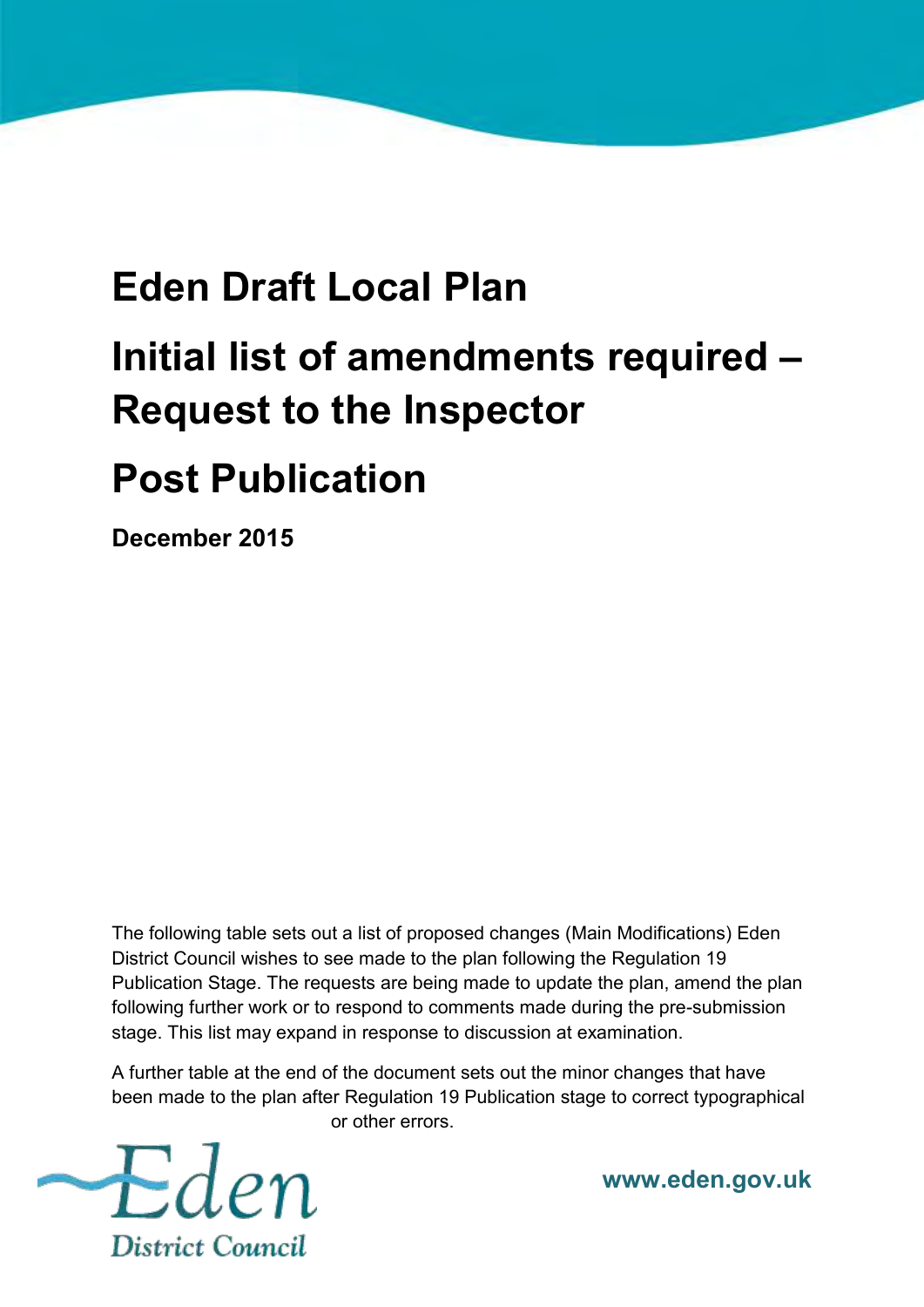| Number/Main<br><b>Modification</b> | <b>Policy/Paragraph Number</b>    | <b>Change</b>                                                                                                                                                                                                                                                                                                                                                                                                                                                                                                                                                                                                                                                                                                                                                                                                                                                                                                 | <b>Reason For Change</b>                                                                                                                                                                     |
|------------------------------------|-----------------------------------|---------------------------------------------------------------------------------------------------------------------------------------------------------------------------------------------------------------------------------------------------------------------------------------------------------------------------------------------------------------------------------------------------------------------------------------------------------------------------------------------------------------------------------------------------------------------------------------------------------------------------------------------------------------------------------------------------------------------------------------------------------------------------------------------------------------------------------------------------------------------------------------------------------------|----------------------------------------------------------------------------------------------------------------------------------------------------------------------------------------------|
| MMO1                               | Map 1/Para. 1.2.1/2/Policy<br>Map | Amend the map to show the changes to<br>the Yorkshire Dales and Lake District<br>National Park boundaries which will be<br>operational from 1 August 2016.<br>Appendix one shows the changes.<br>Amend the text of paragraphs and 1.2.1<br>and 1.2.2:<br><b>Eden District Council is</b><br>1.1.1<br>responsible for the preparation of<br>the Local Plan for the whole of the<br>area for which it is the planning<br>authority. This includes means the<br>whole of Eden District apart from<br>that areas which is are within the<br>Lake District and Yorkshire Dales<br>National Parks (as shown on Map<br>1 - the Lake District National Park<br>is highlighted in yellow). Parts of<br>the two parks were extended into<br>Eden in August 2016. The Park<br>Authorities will produce separate<br>plans for the National Parks which<br>will replace applicable policies in<br>this plan in the future. | To update the plan following the<br>Government's October 2015<br>announcement that the Yorkshire<br>Dales and Lake District National Park<br>boundaries are due to be extended<br>into Eden. |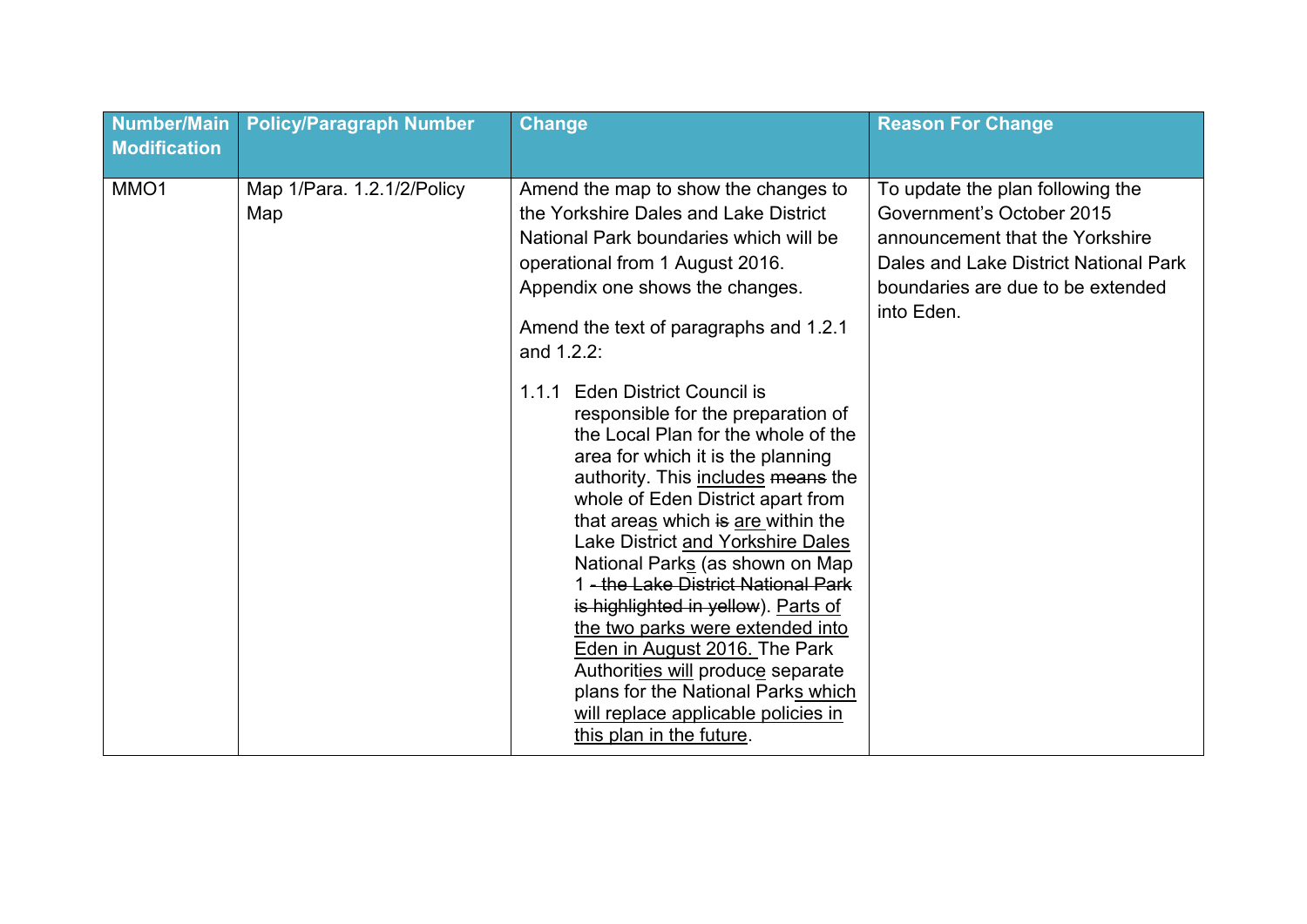| Number/Main<br><b>Modification</b> | <b>Policy/Paragraph Number</b> | <b>Change</b>                                                                                                                                                                                                                                                                                                                                                                                                                                                                                                                                                                                                                                                                                                                                                                                                   | <b>Reason For Change</b> |
|------------------------------------|--------------------------------|-----------------------------------------------------------------------------------------------------------------------------------------------------------------------------------------------------------------------------------------------------------------------------------------------------------------------------------------------------------------------------------------------------------------------------------------------------------------------------------------------------------------------------------------------------------------------------------------------------------------------------------------------------------------------------------------------------------------------------------------------------------------------------------------------------------------|--------------------------|
|                                    |                                | 1.1.2 Natural England is currently<br>working towards designating<br>extensions to the Lake District and<br><b>Yorkshire Dales National Parks.</b><br>This work follows agreement in<br>2005 by the former Countryside<br>Agency on broad areas adjacent<br>to the Lake District and Yorkshire<br>Dales National Parks and the<br>North Pennines Area of<br>Outstanding Natural Beauty that<br>meet the statutory criteria for<br>designation. If the area is<br>designated then In October 2015<br>the Secretary of State announced<br>that from 1 August 2016 the Lake<br><b>District and Yorkshire Dales Parks</b><br>would be extended into parts of<br><b>Eden. the Policies in this plan will</b><br>continue to apply and be used by<br>the Park Authorities for these<br>areas until they are replaced. |                          |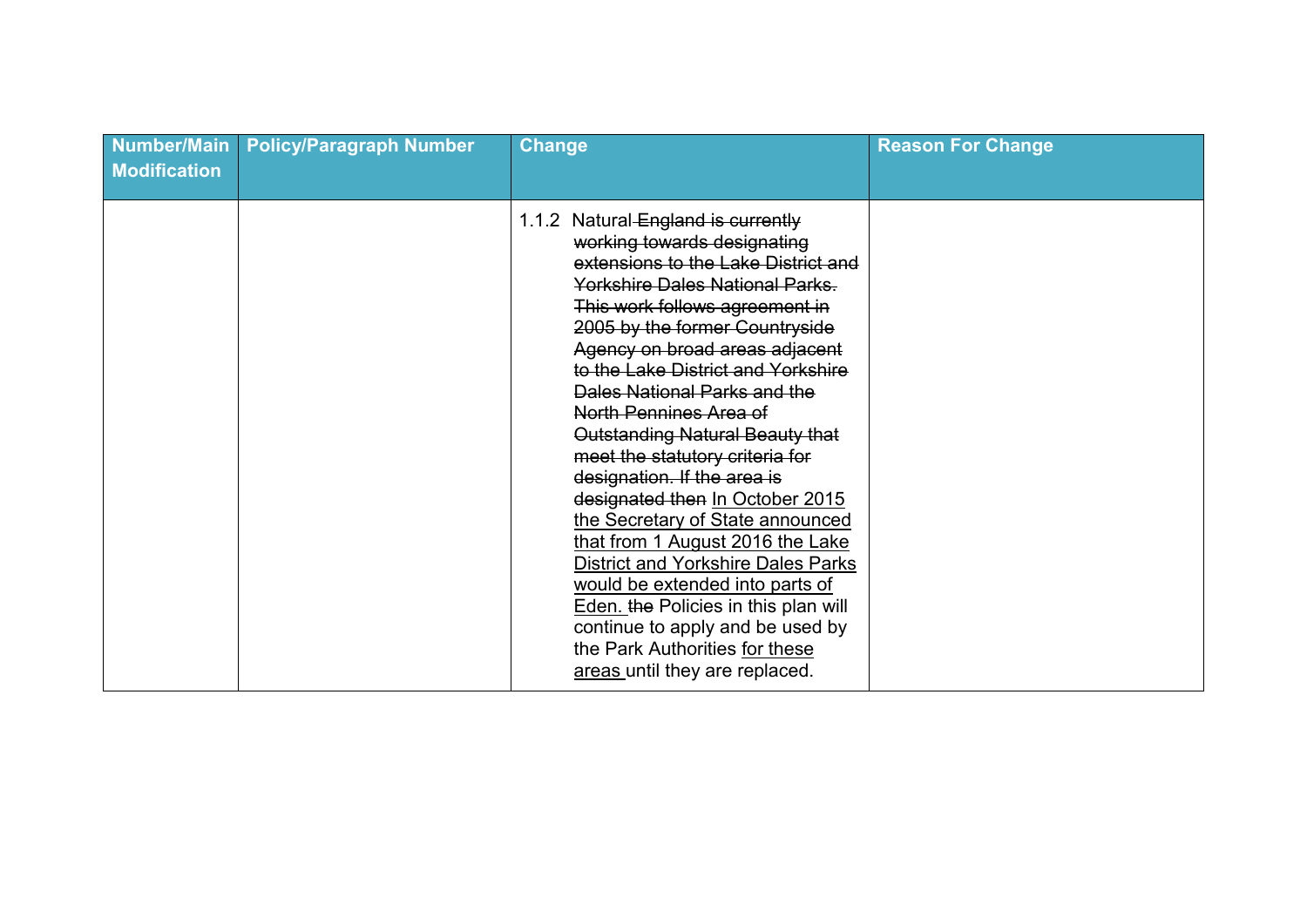| <b>Number/Main</b><br><b>Modification</b> | <b>Policy/Paragraph Number</b> | <b>Change</b>                                                                                                                                                                                                                                                        | <b>Reason For Change</b>                                                                                                                                         |
|-------------------------------------------|--------------------------------|----------------------------------------------------------------------------------------------------------------------------------------------------------------------------------------------------------------------------------------------------------------------|------------------------------------------------------------------------------------------------------------------------------------------------------------------|
| <b>MM02</b>                               | Objective 6, page 17           | Remove the word 'local': "To meet local<br>housing needs and aspirations"                                                                                                                                                                                            | Following a suggestion from Barton<br>Willmore on behalf of Story Homes<br>who maintain all housing need will be<br>need to be accommodated.<br>(Response ID221) |
| MM03                                      | Objective 7, page 17           | Remove the word 'local': "To meet the<br>local needs of all people"                                                                                                                                                                                                  | Following a suggestion from Barton<br>Willmore on behalf of Story Homes<br>who maintain all housing need will be<br>need to be accommodated.<br>(Response ID221) |
| <b>MM04</b>                               | Objective 12, page 18          | To protect and enhance the district's<br>biodiversity and in particular its important<br>species and habitats, making them more<br>accessible to the public where<br>appropriate, including through the<br>provision of Green Infrastructure.<br>(Policies ENV1 - 4) | In response to a suggestion from<br>Natural England (Response ID131)                                                                                             |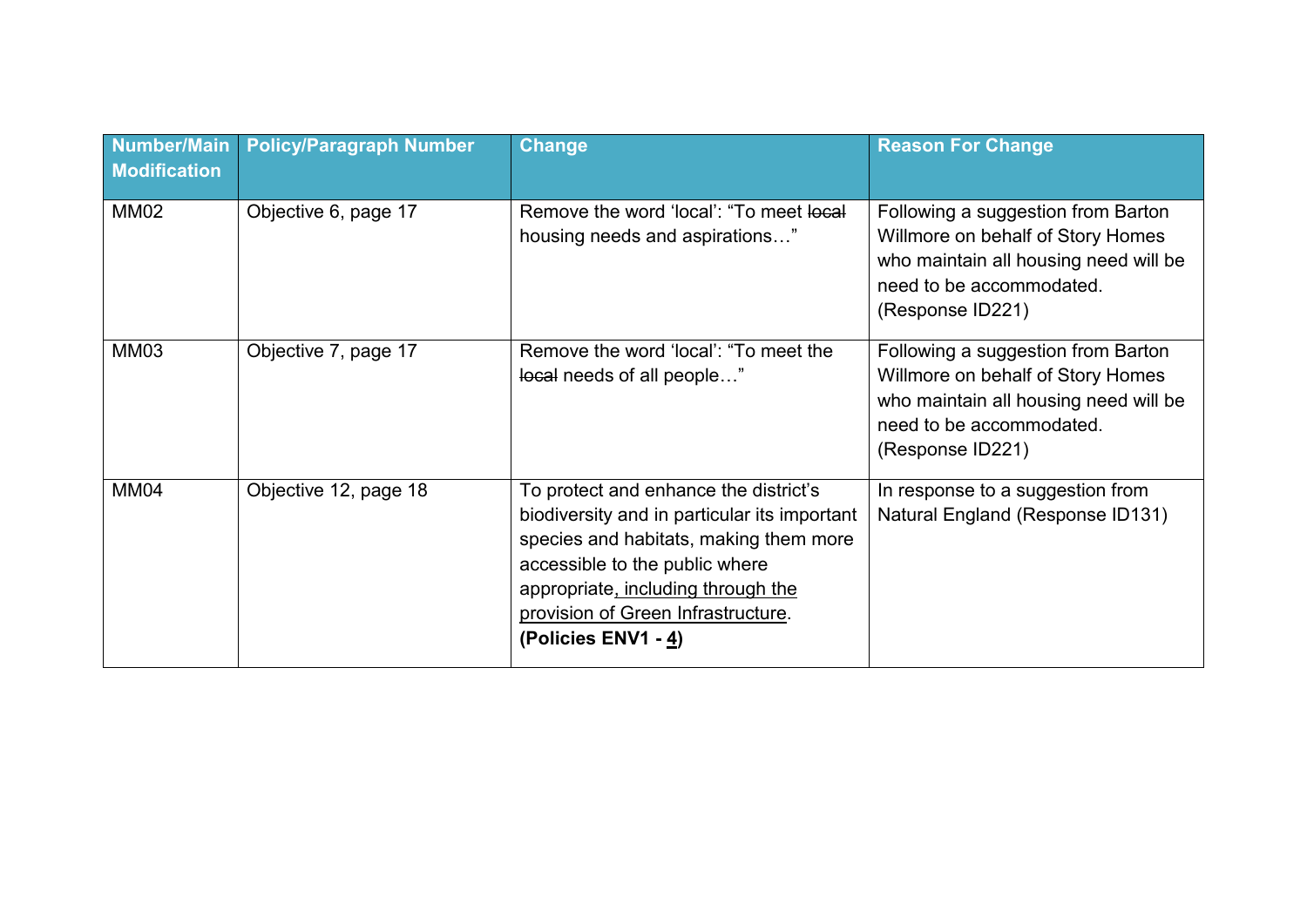| <b>Number/Main</b><br><b>Modification</b> | <b>Policy/Paragraph Number</b>          | <b>Change</b>                                                                                                                                                                                                                                     | <b>Reason For Change</b>                                                                             |
|-------------------------------------------|-----------------------------------------|---------------------------------------------------------------------------------------------------------------------------------------------------------------------------------------------------------------------------------------------------|------------------------------------------------------------------------------------------------------|
| <b>MM05</b>                               | Policy LS1 - Locational<br>Strategy     | Add 'or' between the two billet points in<br>the section on smaller villages and<br>hamlets:<br>Where it uses previously<br>developed land; or<br>Where it delivers new housing on<br>$\bullet$<br>greenfield sites to meet local<br>demand only. | To aid clarity and in response to a<br>comment from Chris Garner Planning<br>(Response number 43).   |
|                                           |                                         | Amendment to the number of homes<br>on some sites or remove sites:                                                                                                                                                                                | To reflect revised figures in the land<br>availability assessment based on net<br>developable areas. |
| <b>MM06</b>                               | Policy PEN1. A Town Plan for<br>Penrith | E3 – Land at Longacres from 300 to 261                                                                                                                                                                                                            | To reflect revised figures in the land<br>availability assessment based on net<br>developable areas. |
| <b>MM07</b>                               | Policy PEN1. A Town Plan for<br>Penrith | E4 - Land at Carleton Hall Farm from<br>108 to 86                                                                                                                                                                                                 | To reflect revised figures in the land<br>availability assessment based on net<br>developable areas. |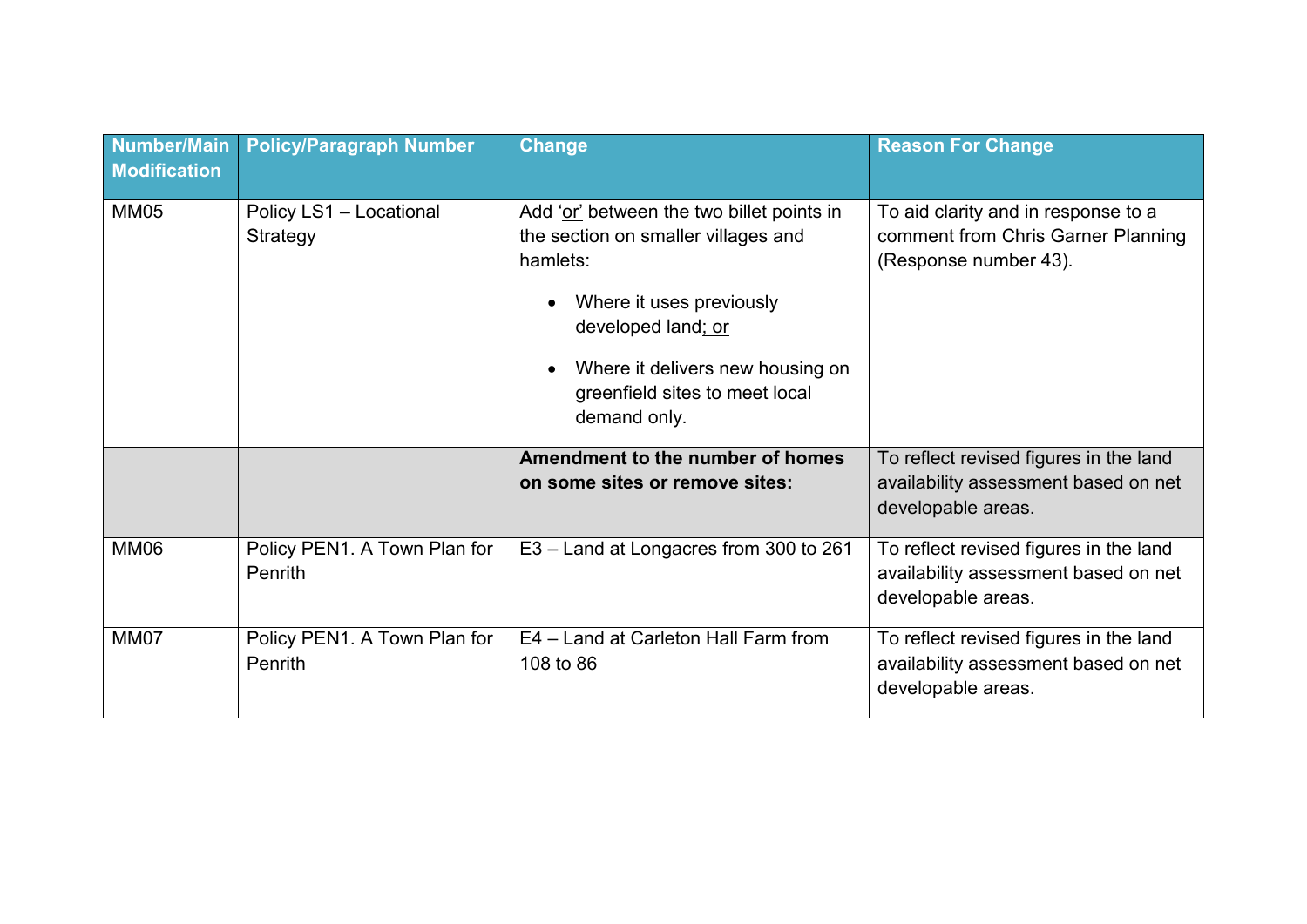| Number/Main<br><b>Modification</b> | <b>Policy/Paragraph Number</b>          | <b>Change</b>                                    | <b>Reason For Change</b>                                                                             |
|------------------------------------|-----------------------------------------|--------------------------------------------------|------------------------------------------------------------------------------------------------------|
| <b>MM08</b>                        | Policy PEN1. A Town Plan for<br>Penrith | N1 - Salkeld Road/Fairhill - from 100 to<br>99   | To reflect revised figures in the land<br>availability assessment based on net<br>developable areas. |
| <b>MM09</b>                        | Policy PEN1. A Town Plan for<br>Penrith | N <sub>2</sub> White Ox Farm – from 155 to 189   | To reflect revised figures in the land<br>availability assessment based on net<br>developable areas. |
| <b>MM10</b>                        | Policy PEN1. A Town Plan for<br>Penrith | TC1 - Old London Road - from 27 to 26            | To reflect revised figures in the land<br>availability assessment based on net<br>developable areas. |
| <b>MM11</b>                        | Policy PEN1. A Town Plan for<br>Penrith | P2 Gilwilly Road - from 17 to 14                 | To reflect revised figures in the land<br>availability assessment based on net<br>developable areas. |
| <b>MM12</b>                        | Policy PEN1. A Town Plan for<br>Penrith | P8 Myers Lane, Norfolk Road – from 32<br>to $20$ | To reflect revised figures in the land<br>availability assessment based on net<br>developable areas. |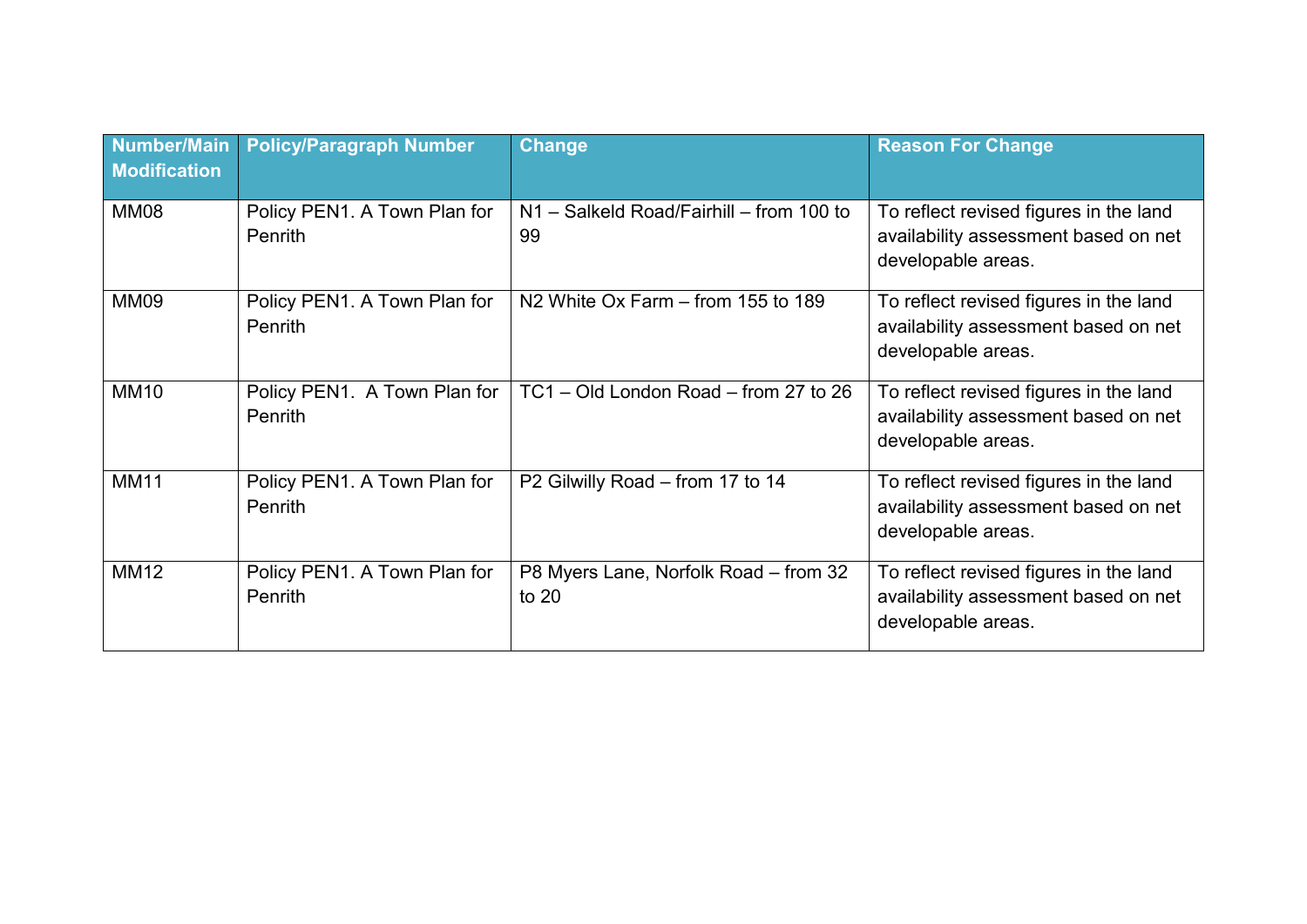| <b>Number/Main</b><br><b>Modification</b> | <b>Policy/Paragraph Number</b>          | <b>Change</b>                         | <b>Reason For Change</b>                                                                                                                                                                                                                                                                                                                                                                                                                                                                                                                                                                                                                                                                                                                                                                           |
|-------------------------------------------|-----------------------------------------|---------------------------------------|----------------------------------------------------------------------------------------------------------------------------------------------------------------------------------------------------------------------------------------------------------------------------------------------------------------------------------------------------------------------------------------------------------------------------------------------------------------------------------------------------------------------------------------------------------------------------------------------------------------------------------------------------------------------------------------------------------------------------------------------------------------------------------------------------|
| <b>MM13</b>                               | Policy PEN1. A Town Plan for<br>Penrith | P61 - Remove Garages at Roper Street. | The plan is accompanied by to The<br><b>Eden Strategic Flood Risk</b><br><b>Assessment and Appendices. Sites</b><br>have been assessed against the<br>sequential test. There is one<br>exception where revised mapping led<br>to a site in Penrith (Site P61 -<br>Garages at Roper Street) being<br>included within Zone 3). This came at<br>a very late stage of the plan<br>preparation process. We are therefore<br>requesting a modification to remove<br>this site. Further hydrological<br>assessment in connection with any<br>planning application may identify the<br>site as potentially free from<br>constraints but at present it does not<br>meet the sequential test and needs<br>removing as a plan allocation.<br>Story Homes have also queried its<br>inclusion (Response ID231). |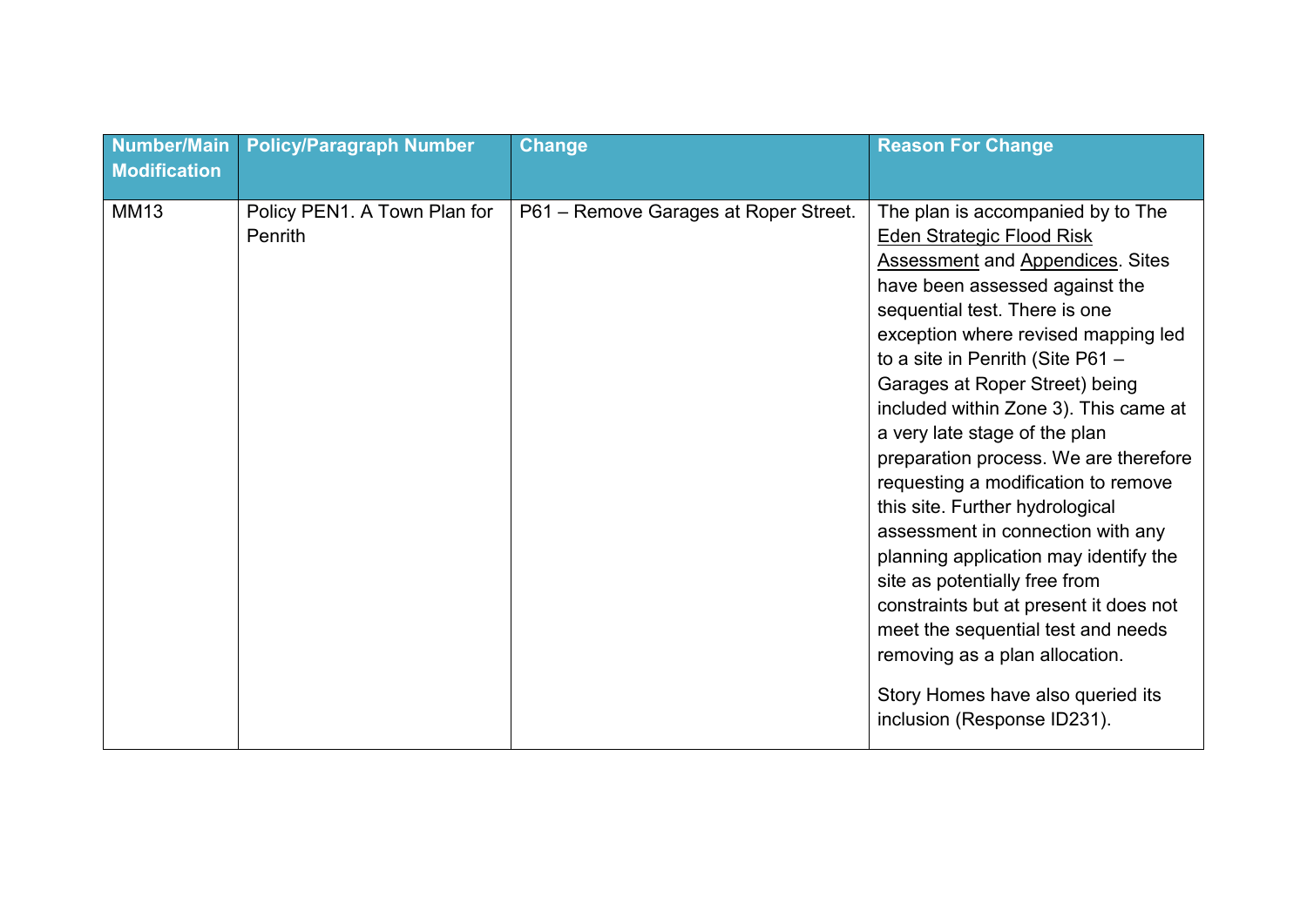| <b>Number/Main</b><br><b>Modification</b> | <b>Policy/Paragraph Number</b>          | <b>Change</b>                                               | <b>Reason For Change</b>                                                                             |
|-------------------------------------------|-----------------------------------------|-------------------------------------------------------------|------------------------------------------------------------------------------------------------------|
| <b>MM14</b>                               | Policy PEN1. A Town Plan for<br>Penrith | P93 - Barn and Yard, Brunswick Road -<br>from $5$ to $4$    | To reflect revised figures in the land<br>availability assessment based on net<br>developable areas. |
| <b>MM15</b>                               | Policy PEN1. A Town Plan for<br>Penrith | P94 QEGS Annexe, Ullswater Road from<br>29 to 18            | To reflect revised figures in the land<br>availability assessment based on net<br>developable areas. |
| <b>MM16</b>                               | Policy PEN1. A Town Plan for<br>Penrith | P115 - Car park off Brentfield Way from<br>10 to 6          | To reflect revised figures in the land<br>availability assessment based on net<br>developable areas. |
| <b>MM17</b>                               | Policy PEN1. A Town Plan for<br>Penrith | Reducing boundaries of site GT2 (as<br>shown in Appendix 2) | To reflect the extent of the land<br>owner's aspiration. The boundaries                              |
| <b>MM18</b>                               | Policy AL1. A Town Plan for<br>Alston   | AL1 Jollybeard Lane - from 40 to 42                         | To reflect revised figures in the land<br>availability assessment based on net<br>developable areas. |
| <b>MM19</b>                               | Policy AL1. A Town Plan for<br>Alston   | AL13 Land at Clitheroe - from 20 to 21                      | To reflect revised figures in the land<br>availability assessment based on net<br>developable areas. |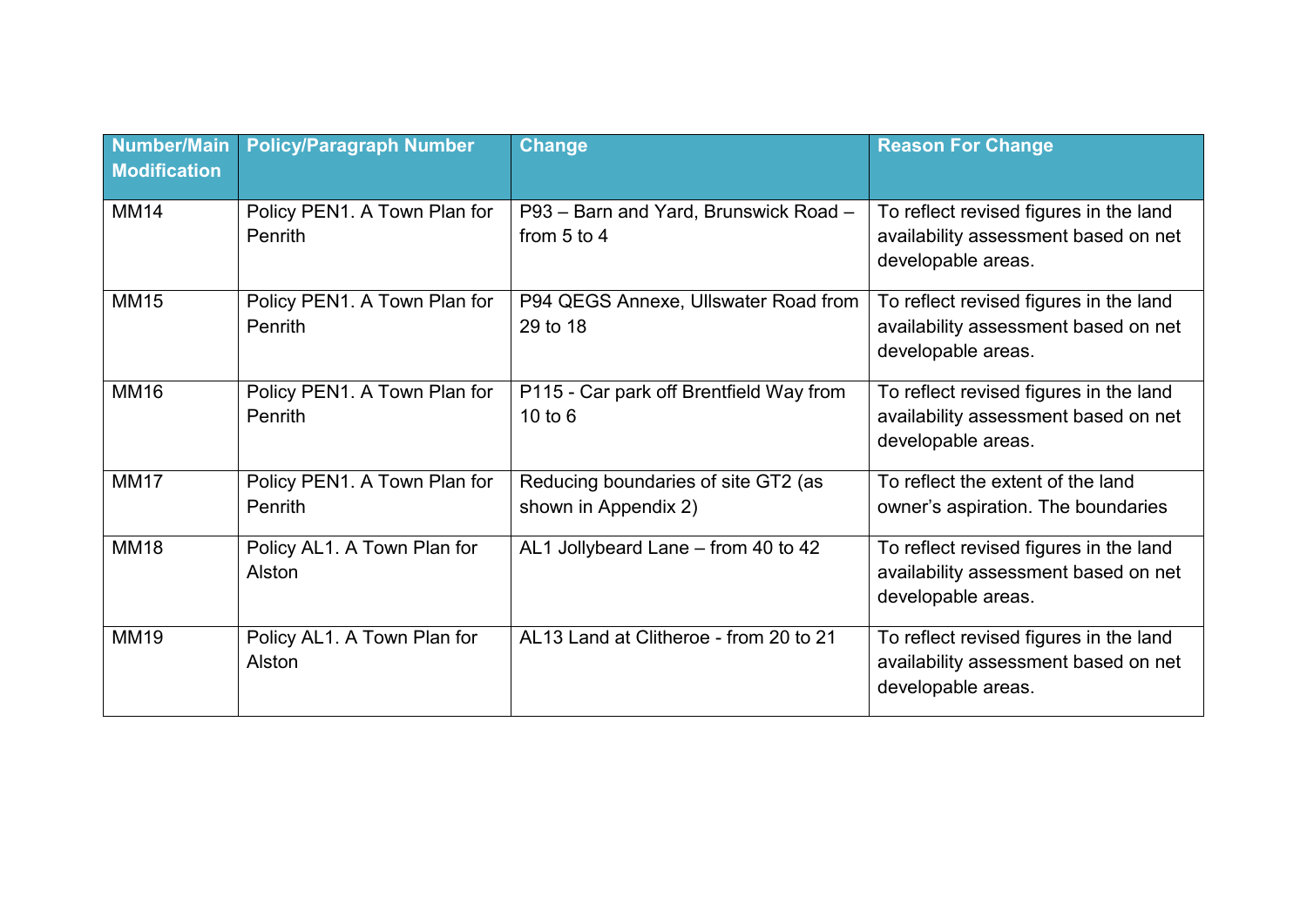| Number/Main<br><b>Modification</b> | <b>Policy/Paragraph Number</b>                       | <b>Change</b>                                                            | <b>Reason For Change</b>                                                                             |
|------------------------------------|------------------------------------------------------|--------------------------------------------------------------------------|------------------------------------------------------------------------------------------------------|
| <b>MM20</b>                        | Policy AP1. A Town Plan for<br>Appleby               | AP11 - Fields adjacent to the Coal Yard,<br>Station Yard - from 90 to 77 | To reflect revised figures in the land<br>availability assessment based on net<br>developable areas. |
| <b>MM21</b>                        | Policy KS1. A Town Plan for<br><b>Kirkby Stephen</b> | KS13 - Land to west of Faraday Road -<br>from $70$ to $92$               | To reflect revised figures in the land<br>availability assessment based on net<br>developable areas. |
| <b>MM22</b>                        | Policy KS1. A Town Plan for<br><b>Kirkby Stephen</b> | KS15 - Land adjacent Croglam Lane -<br>from $60$ to $57$                 | To reflect revised figures in the land<br>availability assessment based on net<br>developable areas. |
| <b>MM23</b>                        | Policy KS1. A Town Plan for<br><b>Kirkby Stephen</b> | KS17 - Land behind Park Terrace – from<br>23 to 24                       | To reflect revised figures in the land<br>availability assessment based on net<br>developable areas. |
| <b>MM24</b>                        | Policy KS1. A Town Plan for<br><b>Kirkby Stephen</b> | KS18-adj to Croglam Park - from 35 to<br>37 Land                         | To reflect revised figures in the land<br>availability assessment based on net<br>developable areas. |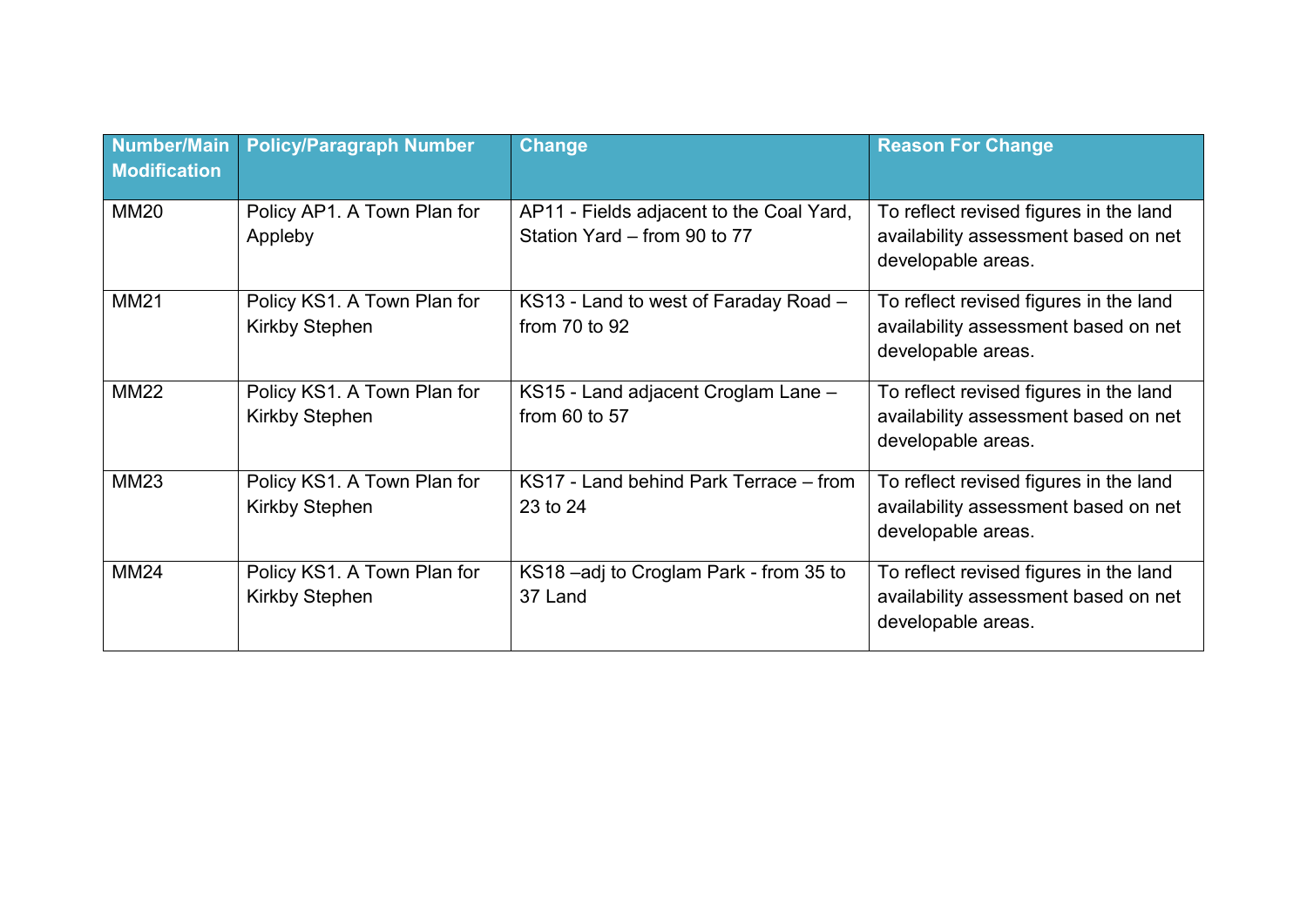| <b>Number/Main</b><br><b>Modification</b> | <b>Policy/Paragraph Number</b>        | <b>Change</b>                                                                                                                                                                                                                                                                                                                                                                                                                                                                                                                                                                                                                                                                                                                                                                                                                                                                                                                          | <b>Reason For Change</b>                                                       |
|-------------------------------------------|---------------------------------------|----------------------------------------------------------------------------------------------------------------------------------------------------------------------------------------------------------------------------------------------------------------------------------------------------------------------------------------------------------------------------------------------------------------------------------------------------------------------------------------------------------------------------------------------------------------------------------------------------------------------------------------------------------------------------------------------------------------------------------------------------------------------------------------------------------------------------------------------------------------------------------------------------------------------------------------|--------------------------------------------------------------------------------|
| <b>MM25</b>                               | Policy PEN2 - Penrith<br>Masterplans. | A line needs to be added between<br>paragraphs 3.5.2 and 3.5.3:<br>"The Habitats Regulation Assessment<br>work underpinning this plan has<br>identified that housing sites E1-E4<br>together with employment site MPC have<br>the potential to cause adverse impacts<br>on the quality of the River Eden, which<br>has European status as both a Site of<br>Special Scientific Interest and a Special<br>Area of Conservation. Adequate policy<br>safeguards exist in this plan to avoid or<br>mitigate impacts (principally through<br>Policy ENV1). It is imperative that these<br>safeguards are properly implemented at<br>the design and construction stage. Any<br>applications for development will<br>therefore be expected to incorporate<br>measures to ensure there is no impact.<br>In particular this will include the inclusion<br>of sustainable drainage systems to avoid<br>run off of surface water into the river." | To incorporate an agreed amendment<br>with Natural England (Response<br>ID128) |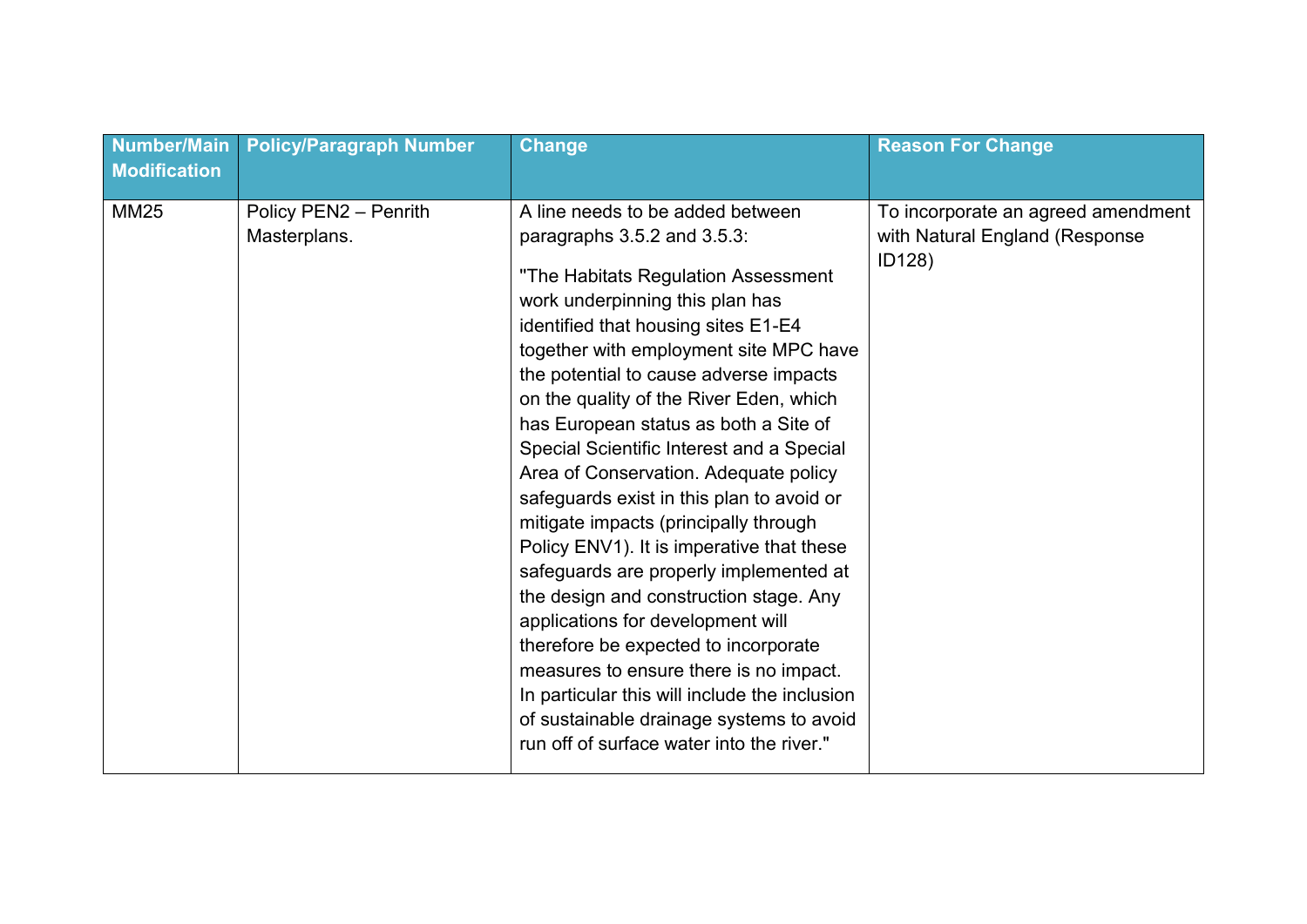| <b>Number/Main</b><br><b>Modification</b> | <b>Policy/Paragraph Number</b> | <b>Change</b>                                                                                                                                                                                                                                                                                                                                                            | <b>Reason For Change</b>                                                                                             |
|-------------------------------------------|--------------------------------|--------------------------------------------------------------------------------------------------------------------------------------------------------------------------------------------------------------------------------------------------------------------------------------------------------------------------------------------------------------------------|----------------------------------------------------------------------------------------------------------------------|
| <b>MM26</b>                               | Paragraph 3.15.3               | New sentence to be added after<br>sentence 1: Following the extension of<br>the Yorkshire Dales National Park in<br>August 2016 the town will have<br>designated protected landscapes<br>around it to east, south and west and<br>parts of the town will be within the Park.                                                                                             | In response to a comment from Kirkby<br><b>Stephen Town Council (Response</b><br>number 126).                        |
| <b>MM27</b>                               | New paragraph 3.15.7.          | New text:<br>The Town Plan for Kirkby Stephen is<br>largely based on a draft plan for the town<br>produced by the Town Councils, its<br>partner organisations and with input and<br>local knowledge from the people of the<br>town. The District Council would like to<br>thank the Town Council and those who<br>participated for their work in informing<br>this plan. | To acknowledge the work of the Town<br>Council, and in response to a<br>comment from them (Response)<br>number 126). |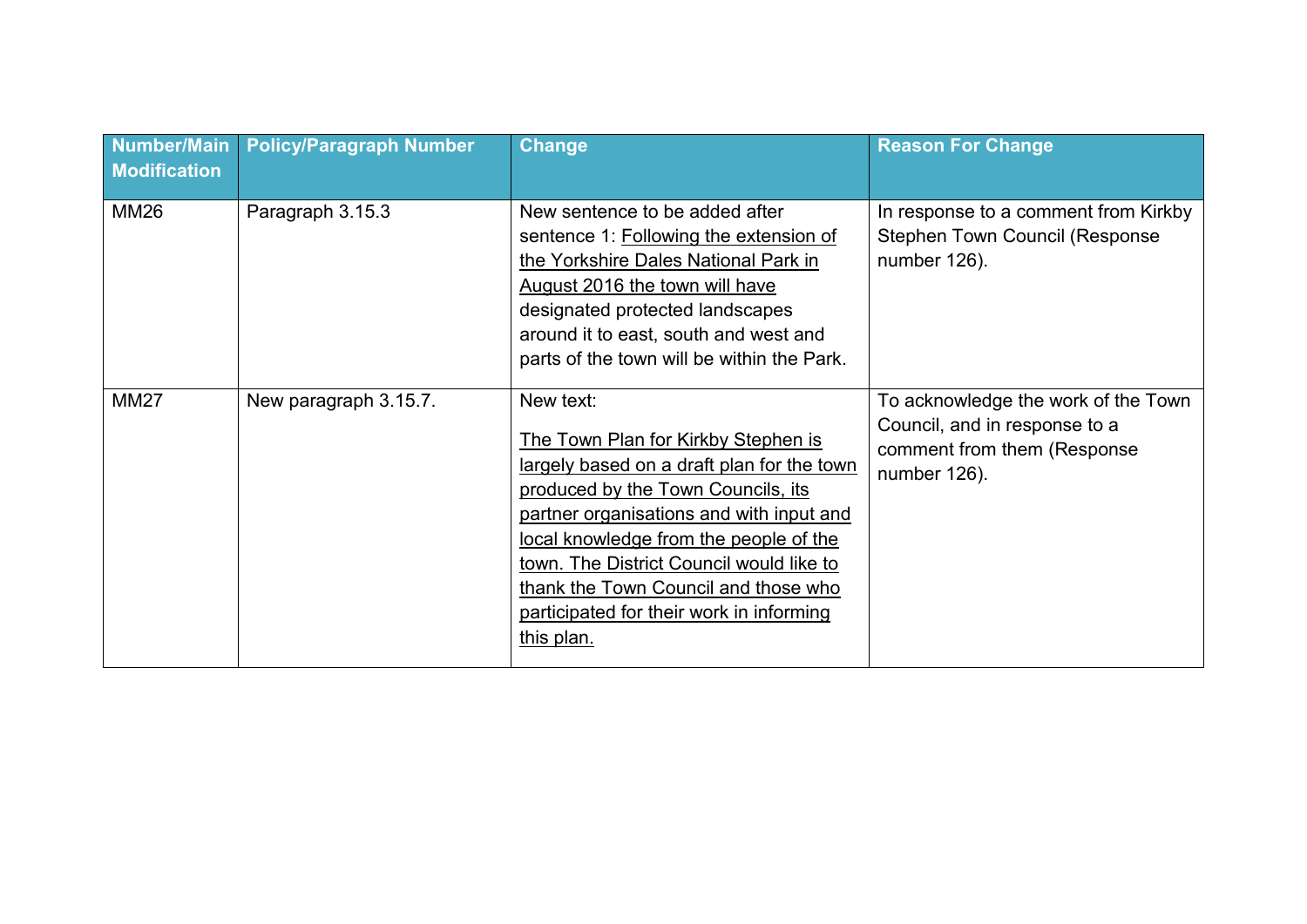| <b>Number/Main</b><br><b>Modification</b> | <b>Policy/Paragraph Number</b>                                         | <b>Change</b>                                                                                                                                                                                                                                                                                                                                                                                                                                                                                                                                                                                                                                                                                                                                        | <b>Reason For Change</b>                                               |
|-------------------------------------------|------------------------------------------------------------------------|------------------------------------------------------------------------------------------------------------------------------------------------------------------------------------------------------------------------------------------------------------------------------------------------------------------------------------------------------------------------------------------------------------------------------------------------------------------------------------------------------------------------------------------------------------------------------------------------------------------------------------------------------------------------------------------------------------------------------------------------------|------------------------------------------------------------------------|
| <b>MM28</b>                               | Para. 4.2.4/Policy DEV 1 $-$<br>General Approach to New<br>Development | Add new text after 4.2.3:<br>In respect of land stability issues, as a<br>consequence of past mining activity, The<br>Coal Authority is a statutory consultee on<br>all planning applications, with the<br>exceptions of those identified on their<br>defined exemptions list, within the<br>defined Development High Risk Areas.<br>Where land falls within these areas,<br>development proposals must be<br>supported by a Coal Mining Risk<br>Assessment, or equivalent, in order to<br>identify any potential risks to the new<br>development and any required<br>remediation measures required. These<br>assessments must be carried out by a<br>suitably qualified person to the current<br><b>British Standards and approved</b><br>guidance. | In response to a suggestion from the<br>Coal Authority (Response ID58) |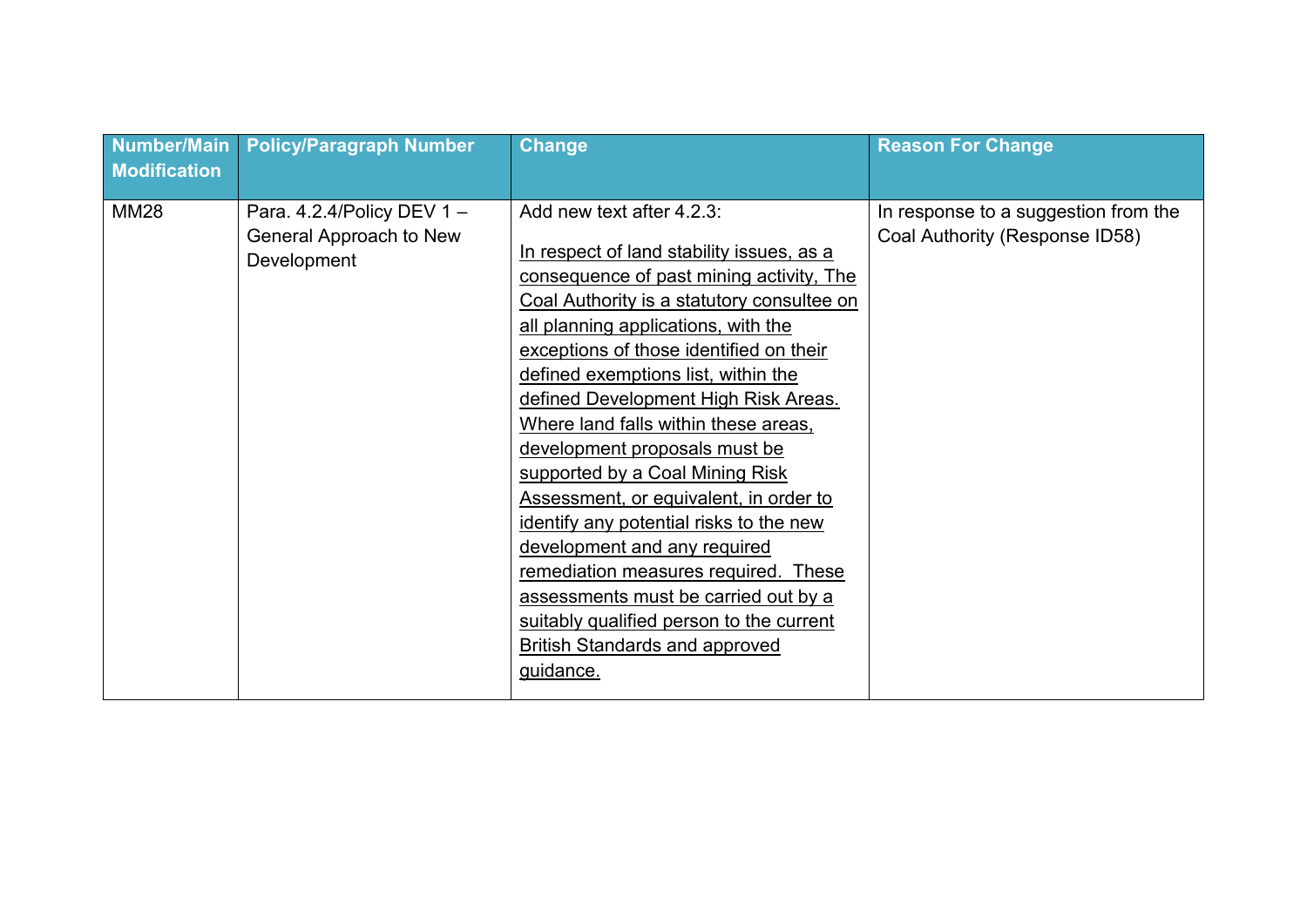| <b>Number/Main</b><br><b>Modification</b> | <b>Policy/Paragraph Number</b>                                  | <b>Change</b>                                                                                                                                                                                                                                                                                                                                                                                                                                                                               | <b>Reason For Change</b>                                                              |
|-------------------------------------------|-----------------------------------------------------------------|---------------------------------------------------------------------------------------------------------------------------------------------------------------------------------------------------------------------------------------------------------------------------------------------------------------------------------------------------------------------------------------------------------------------------------------------------------------------------------------------|---------------------------------------------------------------------------------------|
| <b>MM29</b>                               | Paragraph 4.3.2                                                 | Remove the text relating to the SAB:<br>Cumbria County Council now acts as the<br>SAB in its role as the Lead Local Flood<br>Authority                                                                                                                                                                                                                                                                                                                                                      | In response to a comment by Cumbria<br><b>County Council (Response number</b><br>153) |
| <b>MM30</b>                               | Policy DEV3 - Transport,<br>Accessibility and Rights of<br>Way. | Remove the word 'minimum' in 3rd<br>paragraph.<br>Add to paragraph 4 the following:-<br>4. The impact of the development on the<br>local highway network.<br>5. How the site will ensure the<br>permeability and accessibility of the area.<br>6. How the site safely and conveniently<br>link to main attractors (such as schools,<br>retail, and employment uses)<br>Add to paragraph 5 the following:-<br>4. Shows a material, unmitigated impact<br>on the surrounding highway network. | In response to suggestions from<br><b>Cumbria County Council. (Response</b><br>ID145) |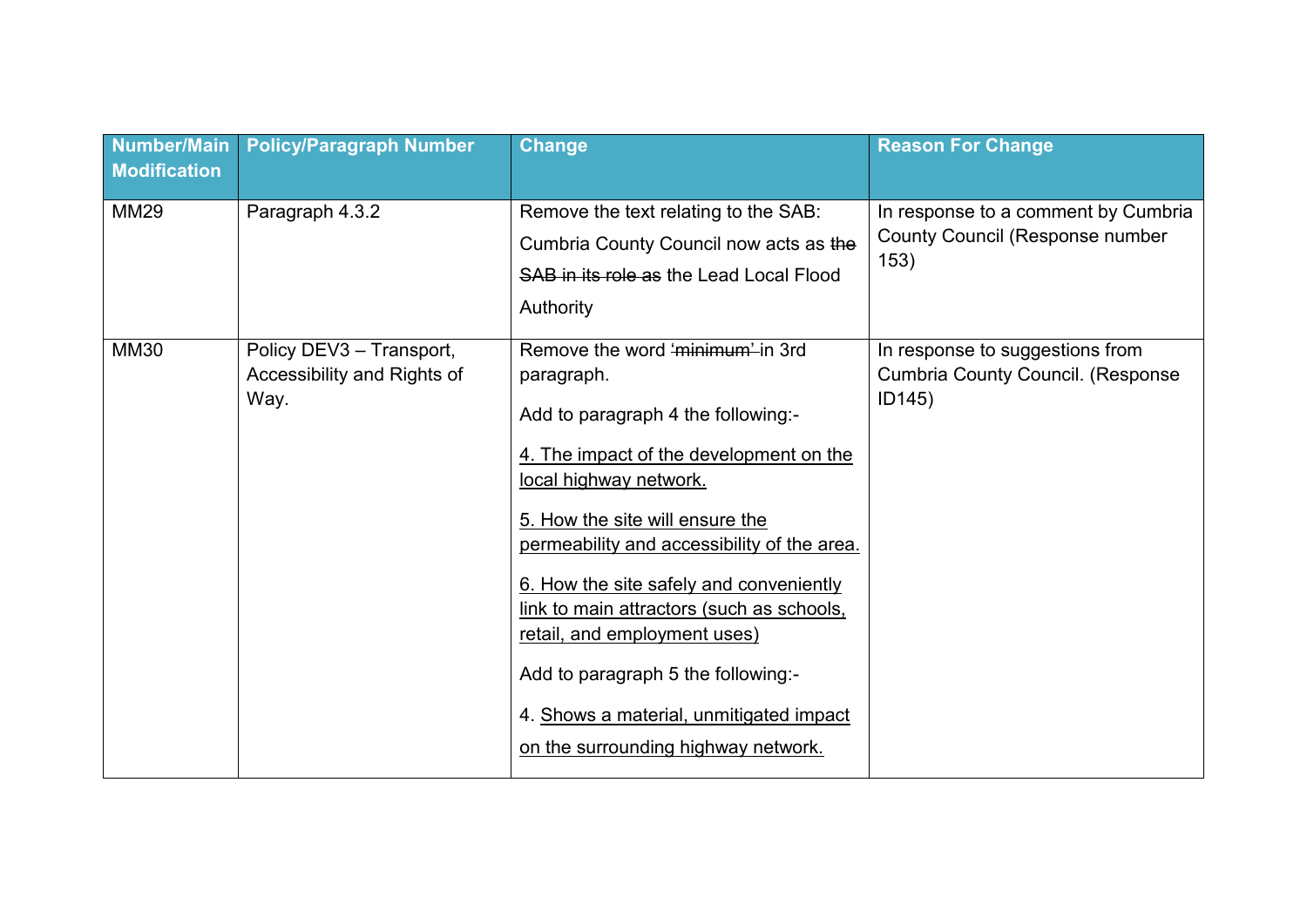| <b>Number/Main</b><br><b>Modification</b> | <b>Policy/Paragraph Number</b> | <b>Change</b>                                                                                                                                                                                                                                                                                                                                                                                                                        | <b>Reason For Change</b>                                                             |
|-------------------------------------------|--------------------------------|--------------------------------------------------------------------------------------------------------------------------------------------------------------------------------------------------------------------------------------------------------------------------------------------------------------------------------------------------------------------------------------------------------------------------------------|--------------------------------------------------------------------------------------|
| <b>MM31</b>                               | Para 4.4.1                     | Delete sentences "Area Transport Plans<br>(ATPs) are developed and maintained for<br>each district. The ATP's identify<br>improvements needed to meet strategic<br>and local needs. They will be updated to<br>incorporate transport improvements<br>identified as necessary to enable<br>development and developments will be<br>required to contribute to delivering those<br>improvements.<br>The proposal for ATP's was dropped. | In response to suggestions from<br><b>Cumbria County Council (Response</b><br>ID155) |
| <b>MM32</b>                               | Para 4.4.4                     | Delete paragraph as the guidelines set<br>out in Appendix 4 are no longer used and<br>the replacement ones are too detailed to<br>include.<br>Appendix 4 sets out guidelines for when<br><b>Transport Assessments and Travel Plans</b><br>will be automatically required as part of a<br>planning application for new<br>development. These guidelines are taken<br>from the Cumbria Local Transport Plan.                           | In response to suggestions from<br><b>Cumbria County Council (Response</b><br>ID156) |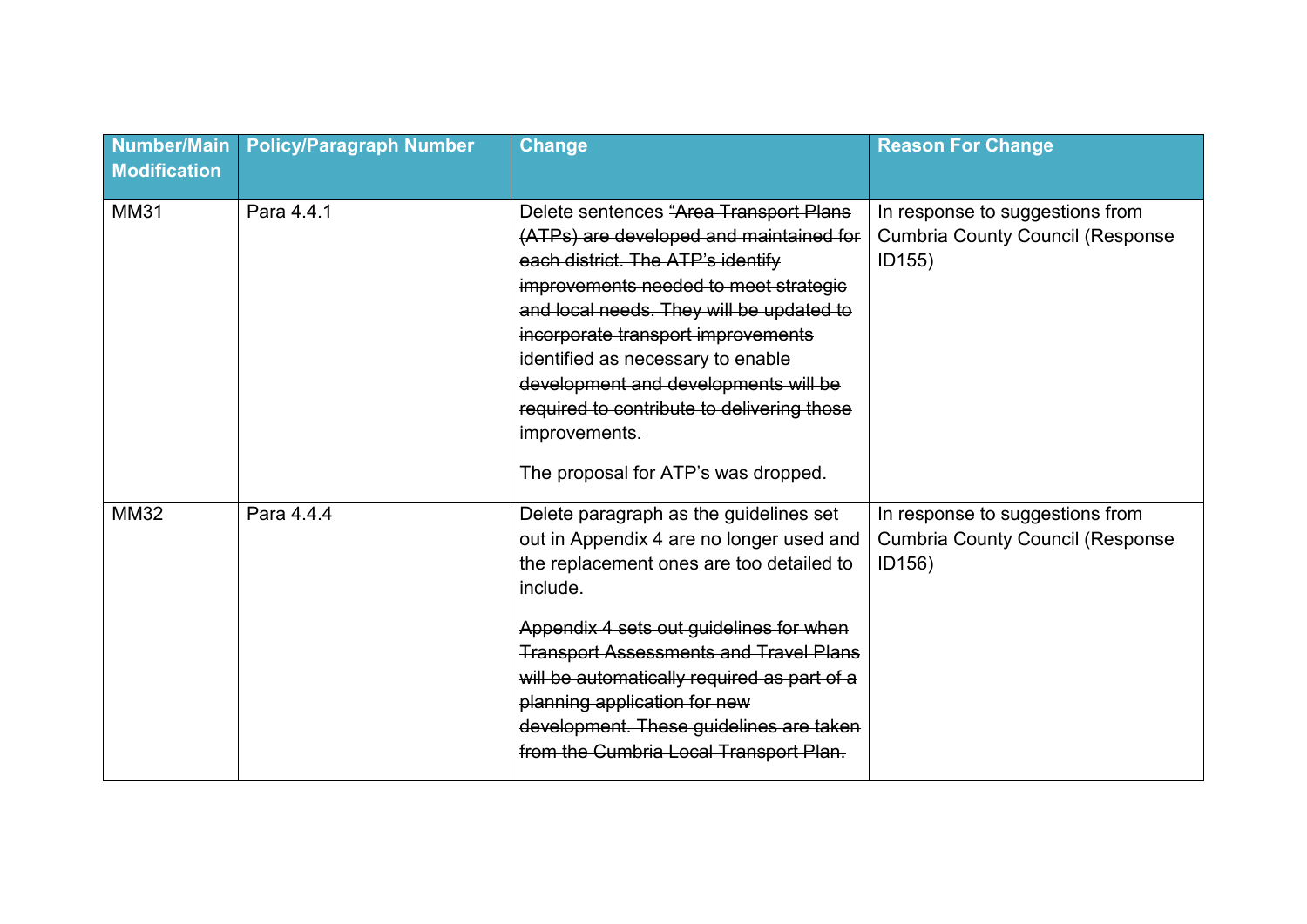| <b>Number/Main</b><br><b>Modification</b> | <b>Policy/Paragraph Number</b>                                        | <b>Change</b>                                                                                                                                                                                                                                                 | <b>Reason For Change</b>                                                                                                                 |
|-------------------------------------------|-----------------------------------------------------------------------|---------------------------------------------------------------------------------------------------------------------------------------------------------------------------------------------------------------------------------------------------------------|------------------------------------------------------------------------------------------------------------------------------------------|
| <b>MM33</b>                               | Para 4.8.10                                                           | Add a sentence:<br>The Housing Supplementary Planning<br>Document provides further details                                                                                                                                                                    | To aid clarity and usability of the plan.                                                                                                |
| <b>MM34</b>                               | Policy HS1 - Affordable<br>Housing                                    | Amendment to the last line in paragraph<br>3:<br>Where the on-site contribution does not<br>equate precisely to whole number of<br>units, equivalent financial contributions<br>will be sought. the contribution will be<br>rounded down to the nearest unit. | The current phrasing is unclear, and<br>the usual practice is to round down<br>the nearest whole unit when<br>calculating contributions. |
| <b>MM35</b>                               | Policy HS3 - Essential<br>Dwellings for Workers in the<br>Countryside | Bullet 6 should be augmented to<br>include:<br>on local landscape, heritage assets<br>and their setting, archaeological or<br>conservation interests                                                                                                          | At the suggestion of Heritage England<br>(Response ID316)                                                                                |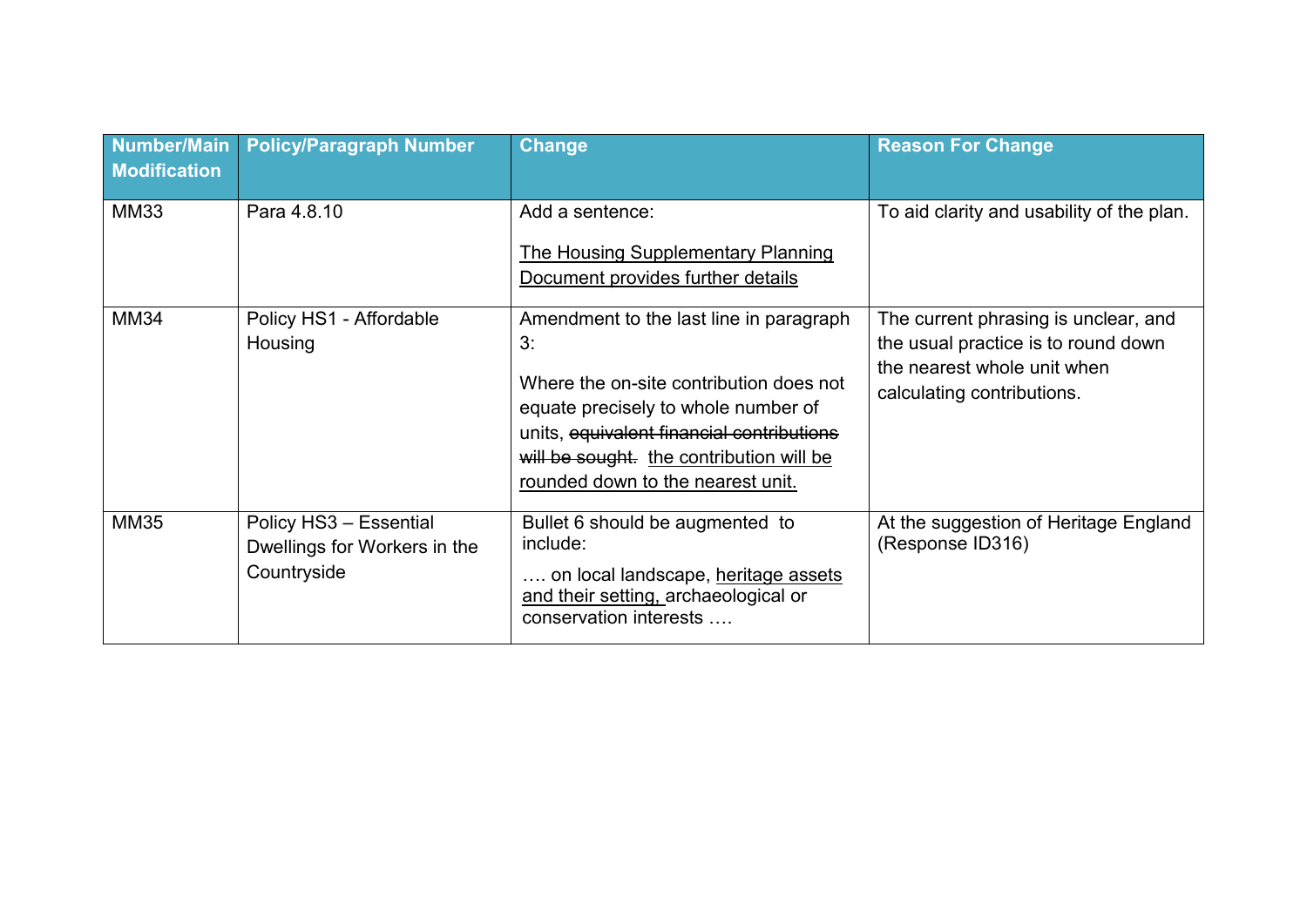| <b>Number/Main</b><br><b>Modification</b> | <b>Policy/Paragraph Number</b>                        | <b>Change</b>                                                                                                                                                                                                                                                                                                                                                                                                                                                                                                                                                                                                                                                  | <b>Reason For Change</b>                                                                 |
|-------------------------------------------|-------------------------------------------------------|----------------------------------------------------------------------------------------------------------------------------------------------------------------------------------------------------------------------------------------------------------------------------------------------------------------------------------------------------------------------------------------------------------------------------------------------------------------------------------------------------------------------------------------------------------------------------------------------------------------------------------------------------------------|------------------------------------------------------------------------------------------|
| <b>MM36</b>                               | Policy HS5 - Accessible and<br><b>Adaptable Homes</b> | Add the following to the end of the<br>policy:<br>Within Penrith, Alston, Apply and Kirkby<br>Stephen and the Key Hubs applications<br>for development specifically for older<br>people or groups who require supported<br>housing will be supported.                                                                                                                                                                                                                                                                                                                                                                                                          | To respond to a representation from<br><b>Cumbria County Council (Response</b><br>ID195) |
| <b>MM37</b>                               | New paragraph between<br>paragraphs 4.20.1 and 4.20.2 | "Part IV of the Town and Country<br>Planning (Control of Advertisements)<br>Regulations 1992 enables a Local<br><b>Planning Authority to make Areas of</b><br>Special Control Orders for submission to<br>the Secretary of State for approval. Most<br>of the Plan area has been designated as<br>an Area of Special Control. (The central<br>areas of Appleby, Alston, Kirkby<br>Stephen, Penrith, Shap and Tebay are<br>excluded). Within Areas of Special<br>Control the display of advertisements<br>with deemed consent (i.e. without the<br>need for the formal approval of the Local<br><b>Planning Authority) is subject to greater</b><br>limitation. | To incorporate an agreed amendment<br>with Natural England (Response<br>ID129)           |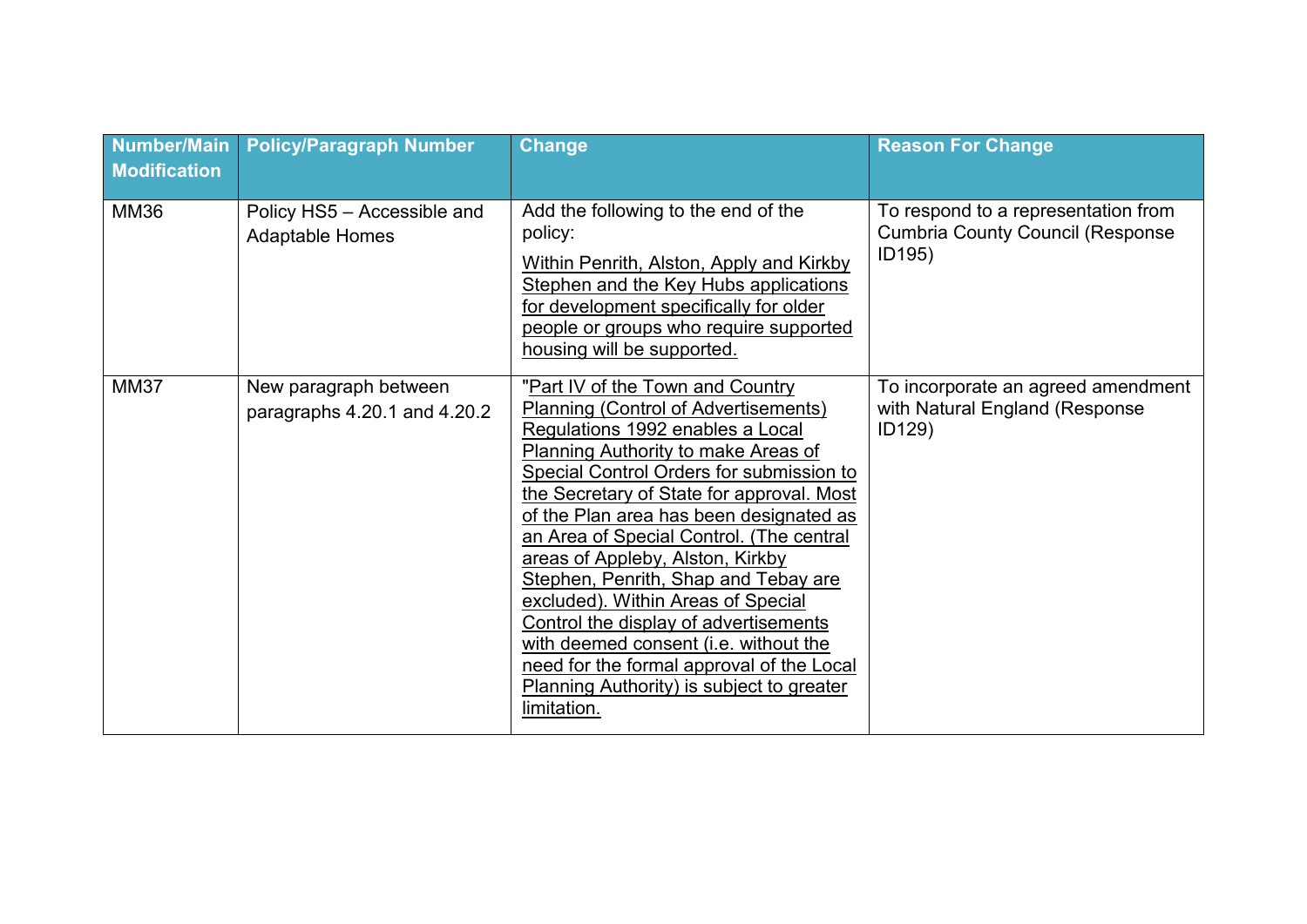| <b>MM38</b><br>Policy ENV3 - The North<br>Policy to be amended to read:<br>Following a request by the North<br>Pennines Area of Outstanding<br><b>Policy ENV3 - The North Pennines</b><br>Beauty Partnership to refer to<br><b>Natural Beauty</b><br><b>Area of Outstanding Natural Beauty</b><br>development affecting the AONB and                                                                                                                                                                                                                                                                                                                                                                                                                                                                                                                                                                                                                                                                                                                                                                                                                                                                                                                                                                                                          | Number/Main<br><b>Modification</b> | <b>Policy/Paragraph Number</b> | <b>Change</b> | <b>Reason For Change</b>                                                   |
|-----------------------------------------------------------------------------------------------------------------------------------------------------------------------------------------------------------------------------------------------------------------------------------------------------------------------------------------------------------------------------------------------------------------------------------------------------------------------------------------------------------------------------------------------------------------------------------------------------------------------------------------------------------------------------------------------------------------------------------------------------------------------------------------------------------------------------------------------------------------------------------------------------------------------------------------------------------------------------------------------------------------------------------------------------------------------------------------------------------------------------------------------------------------------------------------------------------------------------------------------------------------------------------------------------------------------------------------------|------------------------------------|--------------------------------|---------------|----------------------------------------------------------------------------|
| Development within or affecting the<br>within it. (Response ID212)<br>North Pennines Area of Outstanding<br>Natural Beauty (AONB) will only be<br>To alter references to the North<br>permitted where:<br>the Planning Guidelines, at their<br>Individually or cumulatively it will not<br>suggestion. (Response ID212)<br>have a significant or adverse impact<br>on special qualities or statutory<br>Following a suggestion by the North<br>purpose of the AONB. They can<br>Pennines AONB Partnership to<br>demonstrate that they will conserve<br>change the wording on policy on<br>and enhance the natural beauty of<br>major development to be more in line<br>the designated area<br>with the NPPF. (Response ID212)<br>It They does not lessen or cause<br>2.<br>harm to the distinctive character of<br>To incorporate a suggestion from<br>the area, the historic environment,<br>Historic England for plan to include a<br>heritage assets and their setting<br>reference to the historic environment,<br>It They adheres to any formally<br>3.<br>heritage assets and their setting<br>adopted design or planning policies,<br>(Response ID 319)<br>including the North Pennines AONB<br>Management Plan, the North<br>Pennines AONB Planning<br><b>Guidelines and the North Pennines</b><br><b>AONB Building Design Guide.</b> |                                    |                                |               | Pennines Area of Outstanding Natural<br>Pennines AONB documents to include |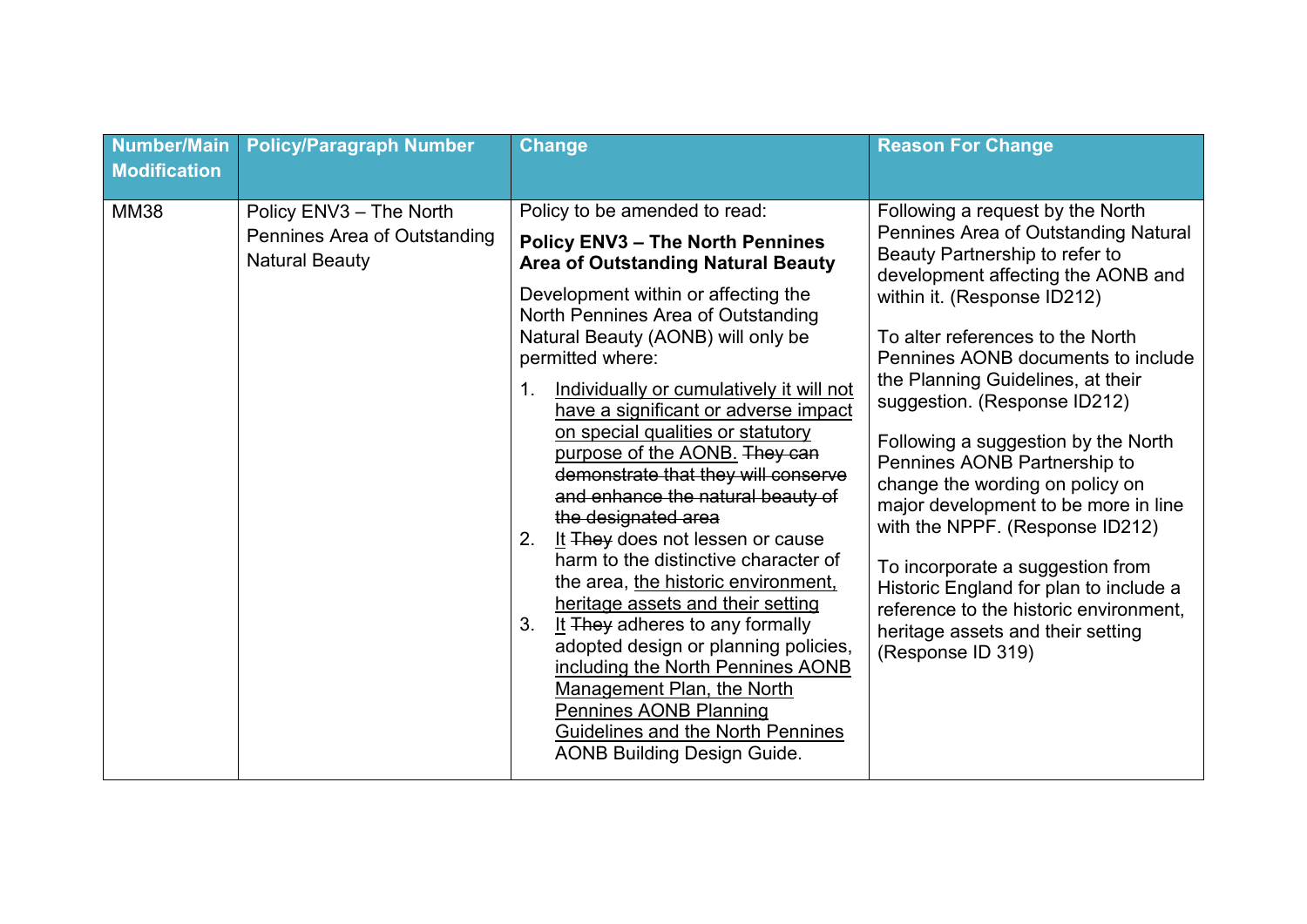| <b>Modification</b> | Number/Main Policy/Paragraph Number | <b>Change</b>                                                                                                                                                                                                                                                                                                                                                                                                                                                                                                                                                                                                                                                                                                                                | <b>Reason For Change</b> |
|---------------------|-------------------------------------|----------------------------------------------------------------------------------------------------------------------------------------------------------------------------------------------------------------------------------------------------------------------------------------------------------------------------------------------------------------------------------------------------------------------------------------------------------------------------------------------------------------------------------------------------------------------------------------------------------------------------------------------------------------------------------------------------------------------------------------------|--------------------------|
|                     |                                     | Major developments will not be permitted<br>only be permitted in exceptional<br>circumstances, where they are in the<br>long term public interest and where there<br>has been a full consideration of: <del>where it</del><br>can be demonstrated:<br>The need for the development,<br>including in terms of any national<br>considerations, and the impact of<br>permitting it, or refusing it, upon the<br>local economy;<br>the cost of, and scope for,<br>2.<br>developing elsewhere outside the<br>designated area, or meeting the<br>need for it in some other way and;<br>any detrimental effect on the<br>3.<br>environment, the landscape and<br>recreational opportunities, and the<br>extent to which that could be<br>moderated. |                          |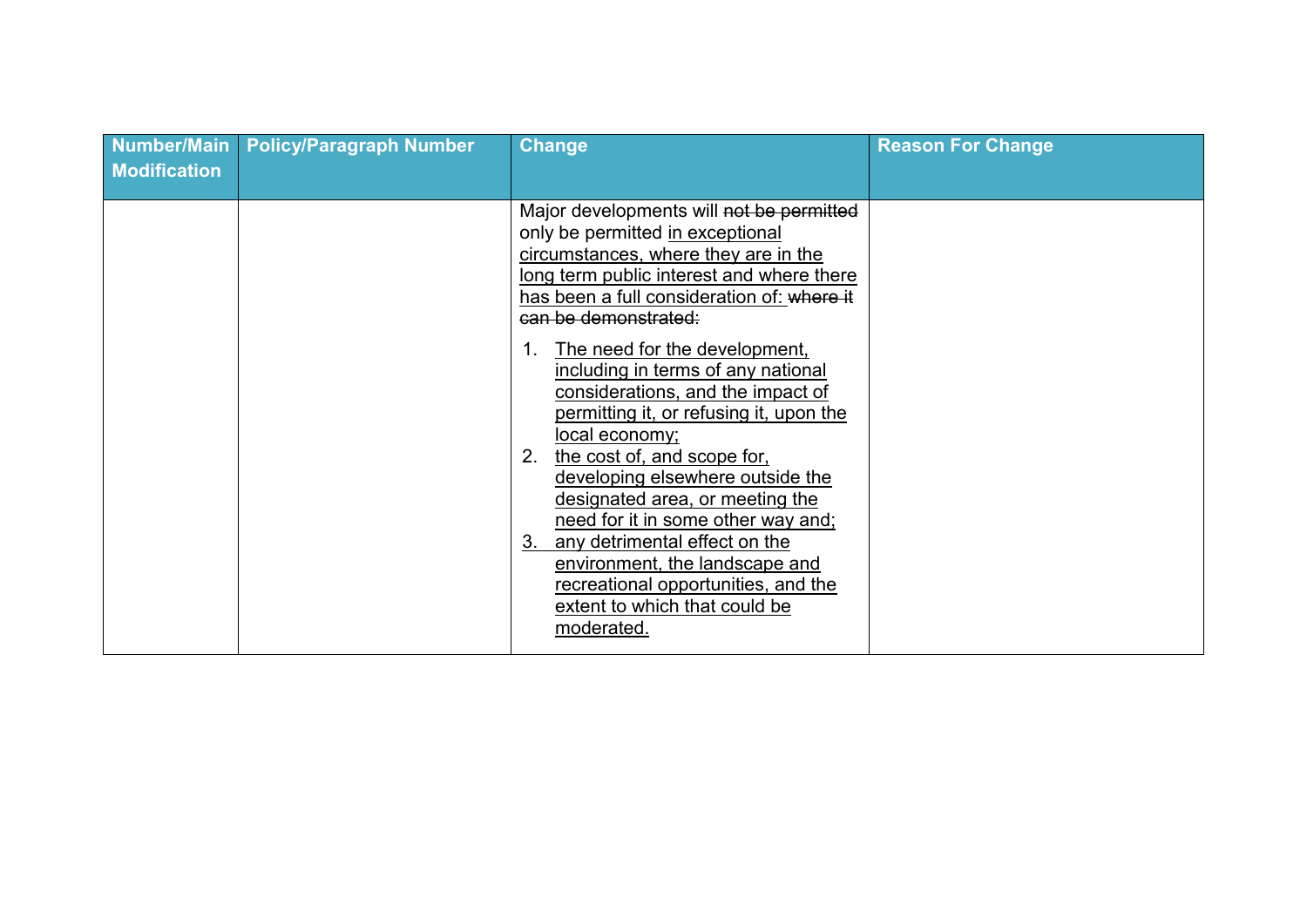| Number/Main<br><b>Modification</b> | <b>Policy/Paragraph Number</b>             | <b>Change</b>                                                                                                                                                                                               | <b>Reason For Change</b>                                                                                                                                                                                                                                                                                                                                                                    |
|------------------------------------|--------------------------------------------|-------------------------------------------------------------------------------------------------------------------------------------------------------------------------------------------------------------|---------------------------------------------------------------------------------------------------------------------------------------------------------------------------------------------------------------------------------------------------------------------------------------------------------------------------------------------------------------------------------------------|
| <b>MM39</b>                        | Policy ENV6 - Renewable<br>Energy          | Amendments to the Suitable Area for<br>Wind Energy will be suggested -<br>forthcoming.                                                                                                                      | Following a suggestion from Durham<br>County Council. (Response ID301),<br>and also to reflect extensions to the<br>Yorkshire Dales National Park, and<br>responses from the North Pennines<br><b>AONB Partnership (Responses)</b><br>numbers 213, 215, 216)                                                                                                                                |
| <b>MM40</b>                        | Policy ENV9 - Other Forms of<br>Pollution  | Reference to dark skies to be added at<br>bullet 1 of the section on light:<br>No adverse impact on neighbouring<br>uses, the wider landscape or dark skies"                                                | Following a suggestion by the North<br>Pennines AONB Partnership<br>(Response ID214)                                                                                                                                                                                                                                                                                                        |
| <b>MM41</b>                        | Policy ENV10 - The Historic<br>Environment | New policy amendments:<br>Development proposals will be expected<br>to avoid harm to the historic environment<br>wherever possible, and should aim to<br>positively enhance Eden's historic<br>environment. | To take on board advice from Historic<br>England (Response numbers 306 &<br>321) that there the Plan needs to be<br>amended to ensure that it contains<br>strategic policies that demonstrate<br>that it is addressing the requirements<br>of the NPPF for the conservation and<br>enhancement of the historic<br>environment and to ensure that it<br>achieves the Plan's vision for Eden. |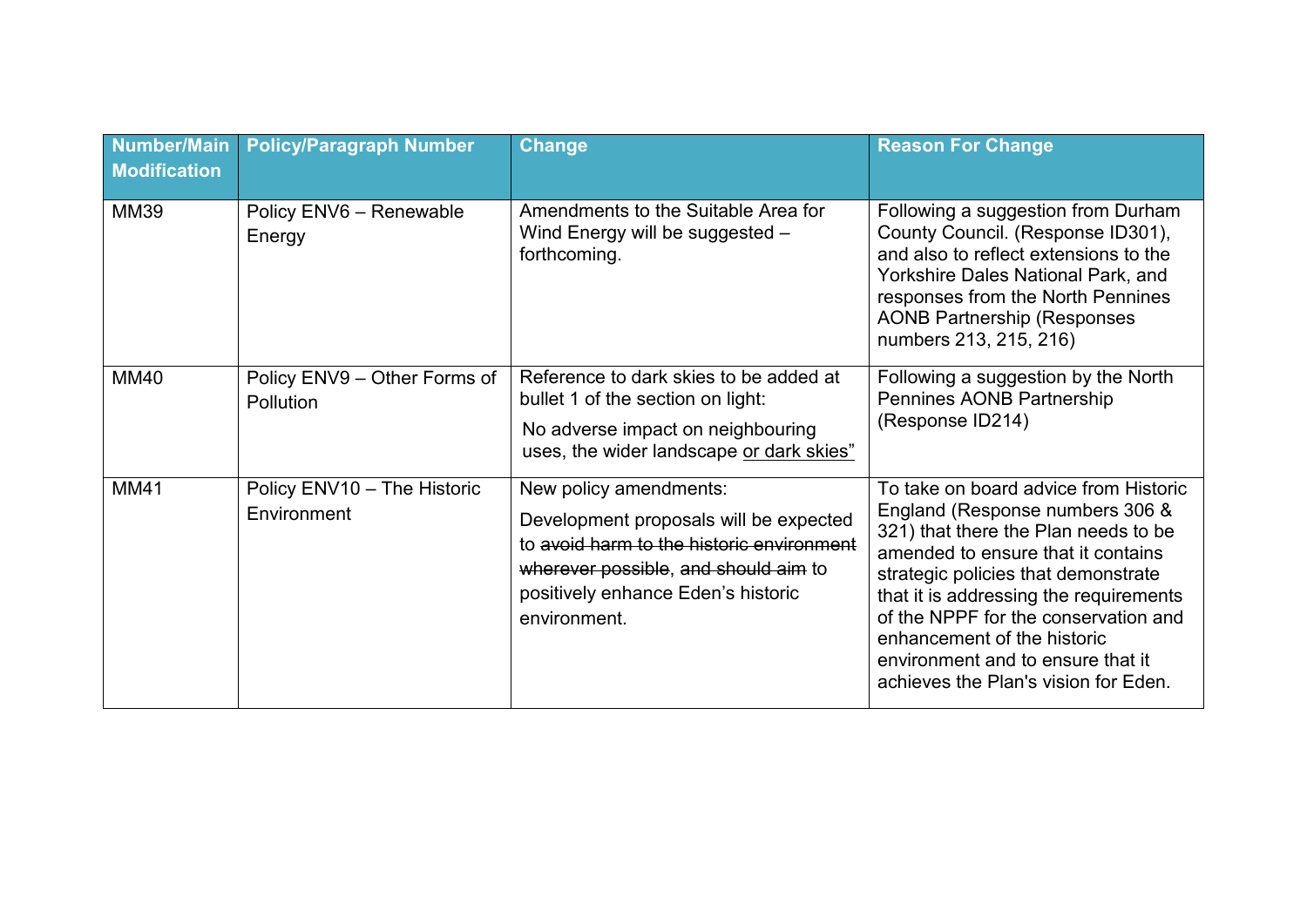| <b>Modification</b> | Number/Main   Policy/Paragraph Number | <b>Change</b>                                                                                                                                                                                                                                                                                                                                                                                                                                                                        | <b>Reason For Change</b> |
|---------------------|---------------------------------------|--------------------------------------------------------------------------------------------------------------------------------------------------------------------------------------------------------------------------------------------------------------------------------------------------------------------------------------------------------------------------------------------------------------------------------------------------------------------------------------|--------------------------|
|                     |                                       | In determining planning applications and<br>consents for development proposals that<br>may affect the historic environment key<br>considerations will be the significance of<br>the heritage asset, the degree of harm<br>that will be caused, and the degree of<br>public benefit that will result from the<br>development.<br>Great weight will be attached to the<br>conservation and enhancement of the<br>heritage assets which make Eden<br>distinctive. Key elements include: |                          |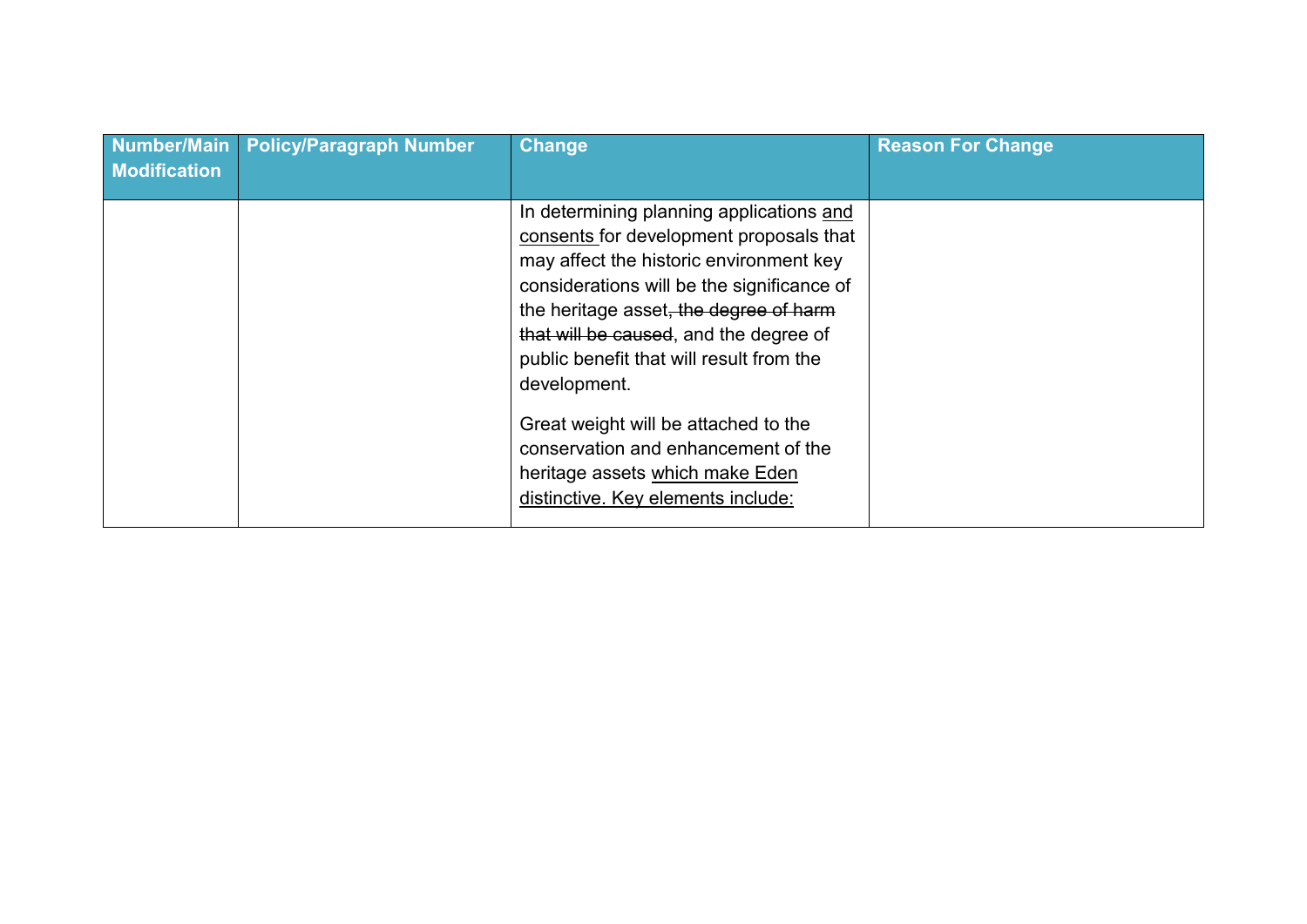| Number/Main<br><b>Modification</b> | <b>Policy/Paragraph Number</b> | <b>Change</b>                                                                                                                                                                                                                                                                                                                                                                                                                                                                                                            | <b>Reason For Change</b> |
|------------------------------------|--------------------------------|--------------------------------------------------------------------------------------------------------------------------------------------------------------------------------------------------------------------------------------------------------------------------------------------------------------------------------------------------------------------------------------------------------------------------------------------------------------------------------------------------------------------------|--------------------------|
|                                    |                                | The character and appearance<br>$\bullet$<br>within the district's twenty four<br>conservation areas. These include<br>the area covering Penrith's<br>interlocking market places dating<br>back to medieval times and the<br>strong sense of enclosure in many<br>of Eden's towns and villages,<br>often achieved by offset streets<br>heightening sense of arrival. The<br>Carlisle to Settle railway line is<br>also a designated Conservation<br>Area and contributes enormously<br>to the character of the district. |                          |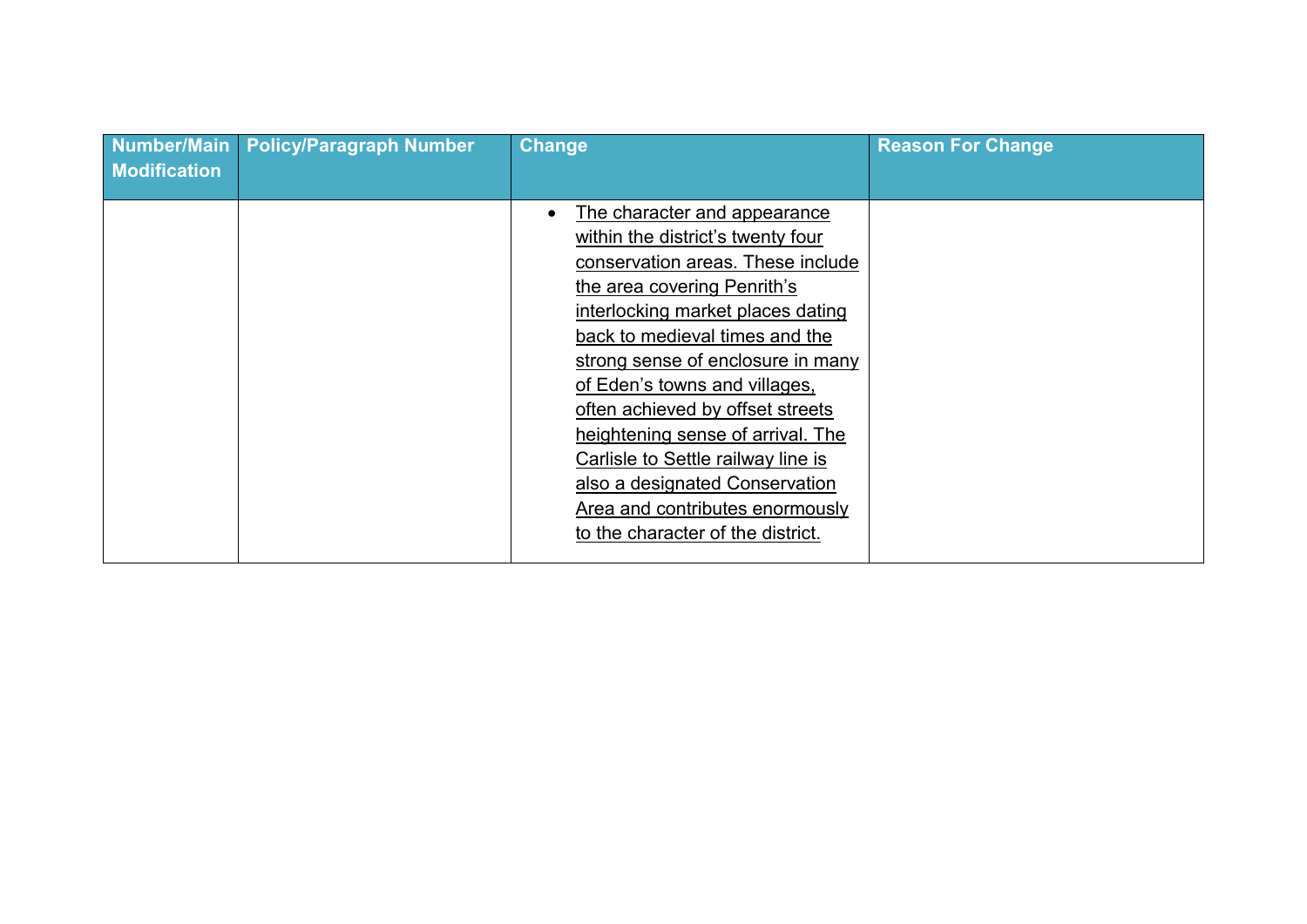| <b>Number/Main</b><br><b>Modification</b> | <b>Policy/Paragraph Number</b> | <b>Change</b>                                                                                                                                                                                                                                                                                                                                                                                                                                                                                                                                                                                                                                                                                      | <b>Reason For Change</b> |
|-------------------------------------------|--------------------------------|----------------------------------------------------------------------------------------------------------------------------------------------------------------------------------------------------------------------------------------------------------------------------------------------------------------------------------------------------------------------------------------------------------------------------------------------------------------------------------------------------------------------------------------------------------------------------------------------------------------------------------------------------------------------------------------------------|--------------------------|
|                                           |                                | Its castles and more than 200<br>$\bullet$<br>ancient monuments, including the<br>Norman castles (and their<br>remains) at Appleby, Brough,<br>Brougham, Kirkoswald and<br>Penrith, the Voreda Roman fort at<br>Plumpton and the monuments of<br>Long Meg and her daughters and<br><b>Mayburgh Henge</b><br>Its more than 1600 listed buildings<br>Development proposals that would result<br>in substantial harm to or total loss of<br>significance of a designated heritage<br>asset or its setting will only be permitted<br>where it can be clearly demonstrated that<br>substantial public benefits would<br>outweigh the harm, and that the harm is<br>necessary to achieve those benefits. |                          |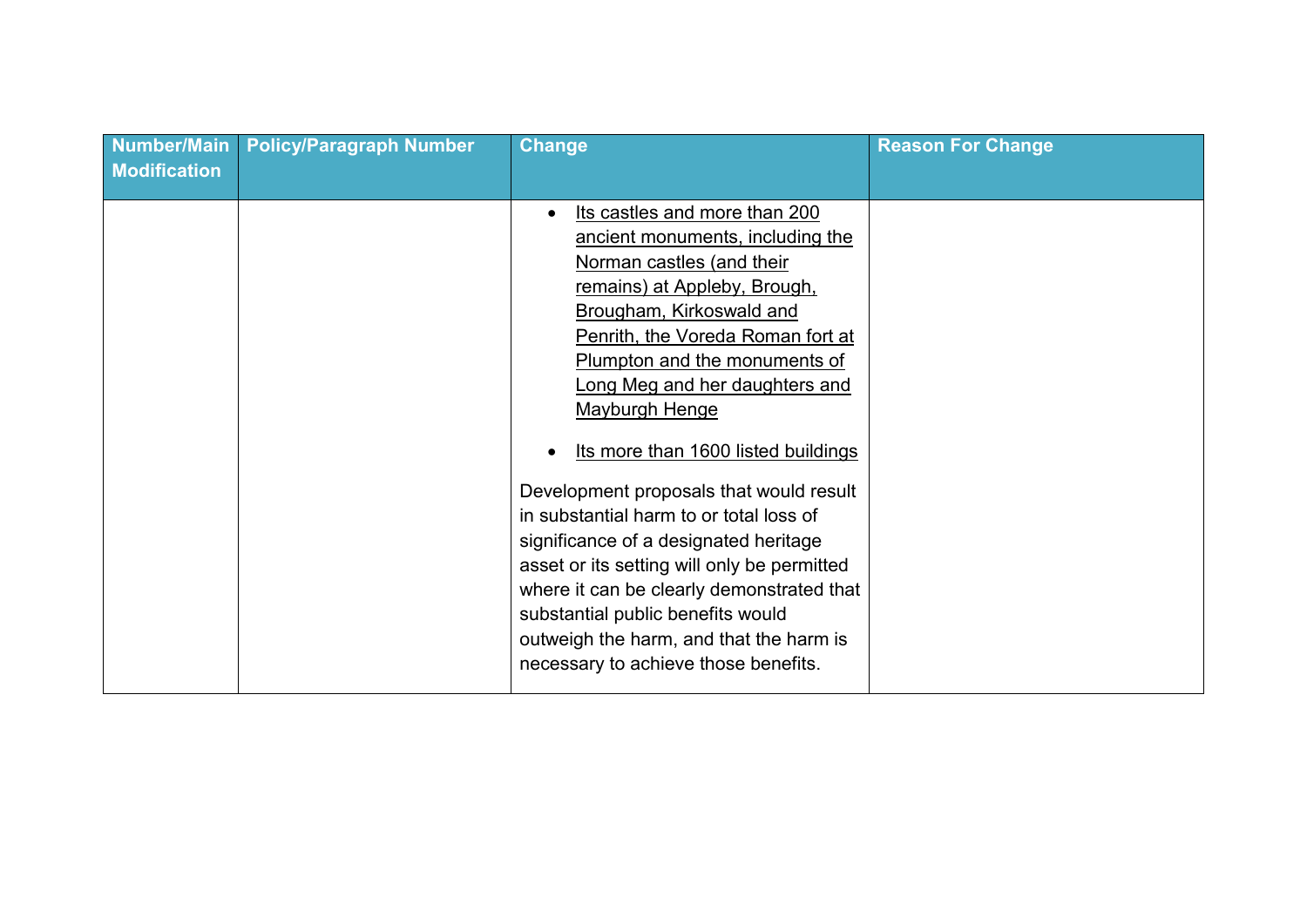| Number/Main<br><b>Modification</b> | <b>Policy/Paragraph Number</b> | <b>Change</b>                                                                                                                                                                                                                                                                                                                                                                                                                                                                                                                                                                                                                                                                                                                                                                                                                           | <b>Reason For Change</b> |
|------------------------------------|--------------------------------|-----------------------------------------------------------------------------------------------------------------------------------------------------------------------------------------------------------------------------------------------------------------------------------------------------------------------------------------------------------------------------------------------------------------------------------------------------------------------------------------------------------------------------------------------------------------------------------------------------------------------------------------------------------------------------------------------------------------------------------------------------------------------------------------------------------------------------------------|--------------------------|
|                                    |                                | Any proposals that cause substantial<br>harm to or loss of a grade I or II* Listed<br>Building, a Scheduled Monument, or a<br>grade I or II* Registered Park and<br>Garden, will only be permitted in wholly<br>exceptional circumstances. Proposals<br>that cause substantial harm to a grade II<br>Listed Building, a grade II Registered<br>Park and Garden and a Conservation<br>Area will only be permitted in exceptional<br>circumstances.<br>Where a development proposal will lead<br>to less than substantial harm to a<br>designated heritage asset, the harm will<br>be weighed against the public benefit of<br>the proposal in determining the<br>application.<br>Any proposals that affect a non-<br>designated heritage asset will be judged<br>on the significance of the heritage asset<br>and the scale of the harm. |                          |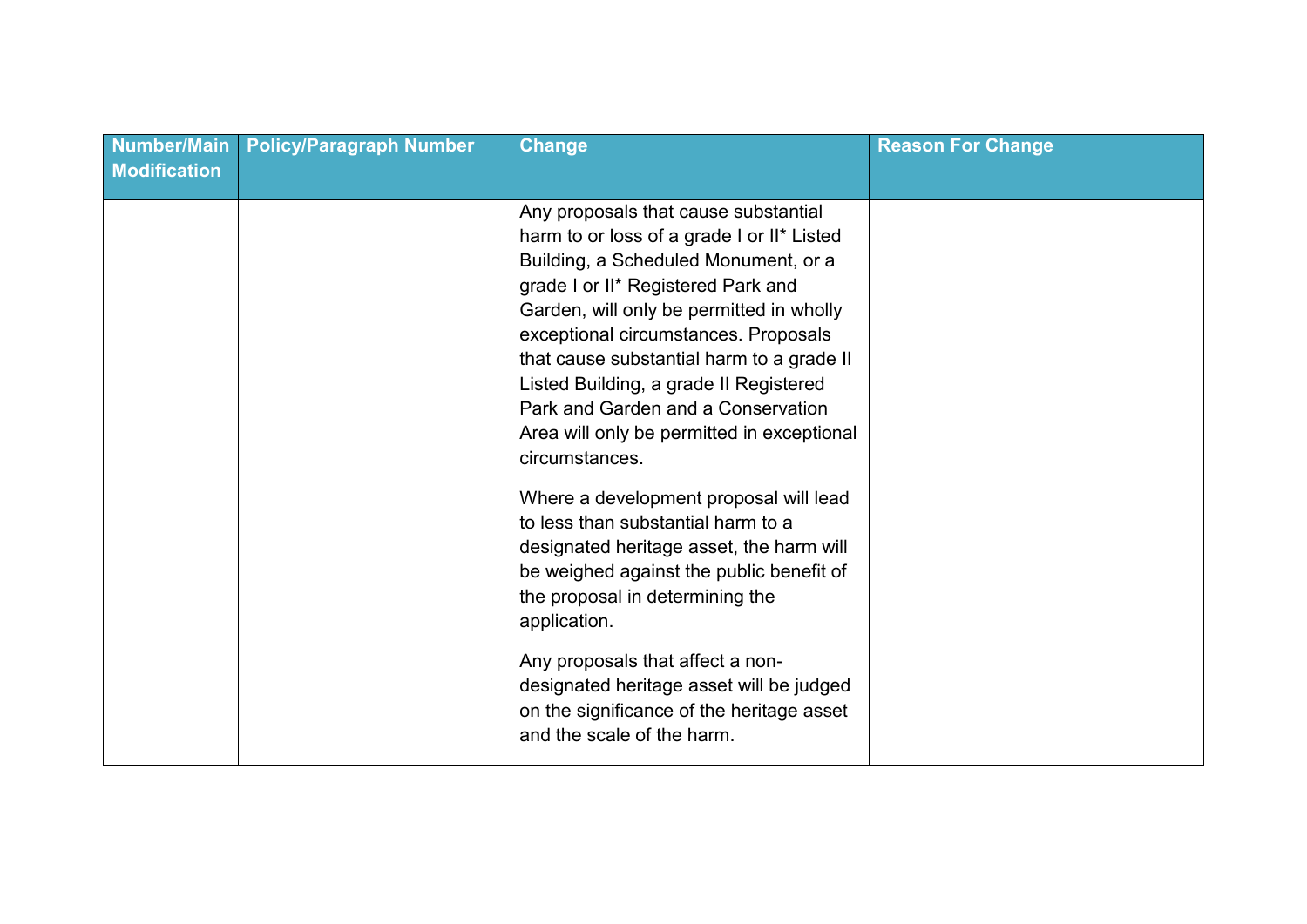| Number/Main<br><b>Modification</b> | <b>Policy/Paragraph Number</b> | <b>Change</b>                                                                                                                                                                                                                                                                                                                                                                                                                                                                                                                                                                                                                                                                                                                     | <b>Reason For Change</b> |
|------------------------------------|--------------------------------|-----------------------------------------------------------------------------------------------------------------------------------------------------------------------------------------------------------------------------------------------------------------------------------------------------------------------------------------------------------------------------------------------------------------------------------------------------------------------------------------------------------------------------------------------------------------------------------------------------------------------------------------------------------------------------------------------------------------------------------|--------------------------|
|                                    |                                | <b>Explanation</b>                                                                                                                                                                                                                                                                                                                                                                                                                                                                                                                                                                                                                                                                                                                |                          |
|                                    |                                | One of the features that make<br>4.33.1<br>Eden so unique is the quality of<br>its historic environment. The<br>district has twenty-four<br>conservation areas, 1,600 listed<br>buildings, over 200 scheduled<br>ancient monuments and 5<br>registered parks and gardens.<br>The A full list of designated<br>assets can be found on Historic<br>England's website. Eden's<br>historic environment is not only<br>enriched by its designated<br>heritage assets but also the<br>wealth of other assets such as<br>locally important buildings,<br>earthworks and below ground<br>archaeology and the landscape<br>in which it sits. Together all these<br>assets form an irreplaceable<br>resource for understanding the<br>past. |                          |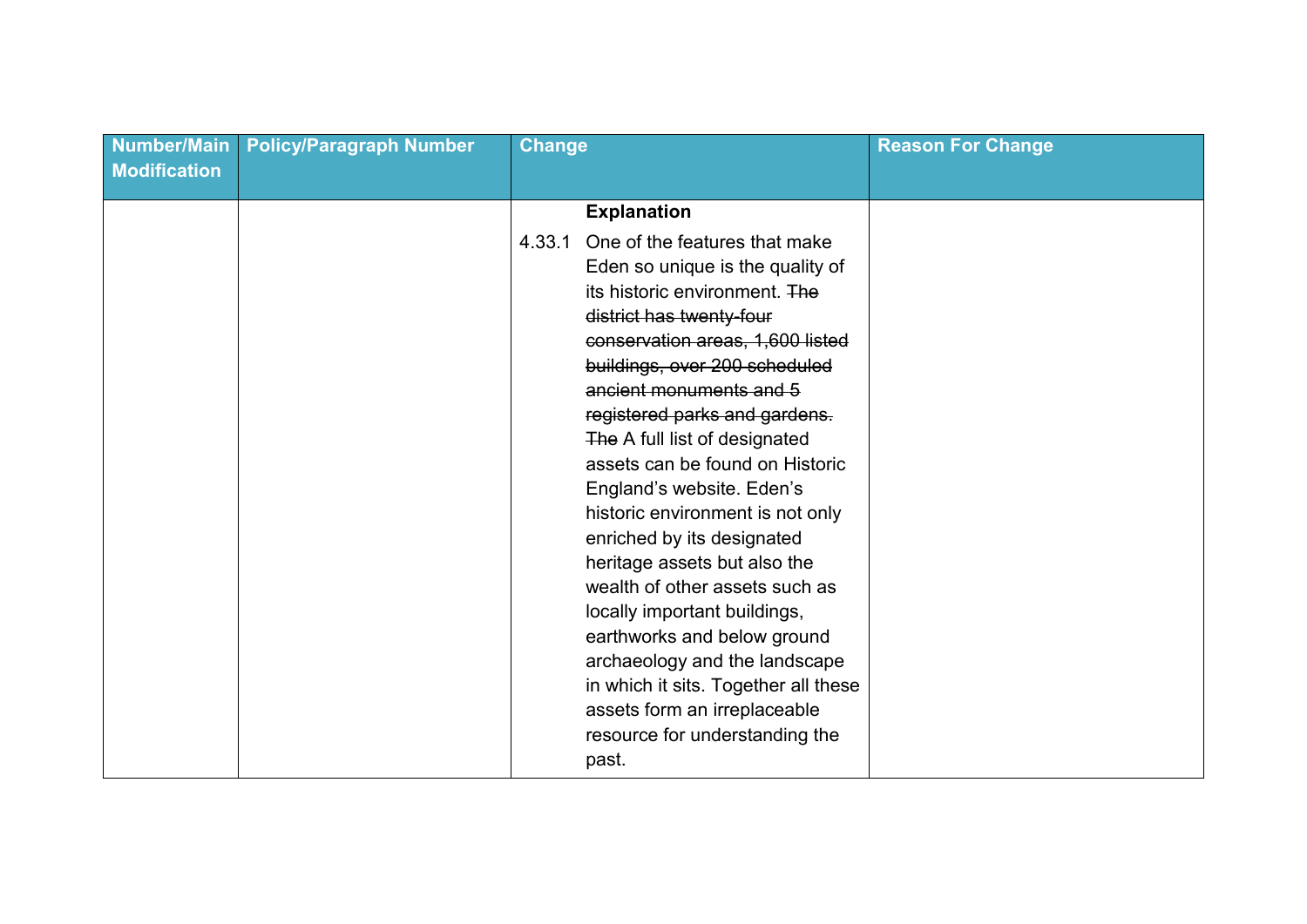| Number/Main<br><b>Modification</b> | <b>Policy/Paragraph Number</b> | <b>Change</b>                                                                                                                                                                                                                                                                                                                                                          | <b>Reason For Change</b> |
|------------------------------------|--------------------------------|------------------------------------------------------------------------------------------------------------------------------------------------------------------------------------------------------------------------------------------------------------------------------------------------------------------------------------------------------------------------|--------------------------|
|                                    |                                | Listed buildings are protected by<br>4.33.2<br>statutory controls, with listed<br>building consent needed to carry<br>out works to buildings. In<br>addition, planning permission<br>can be needed where changes<br>require substantial changes or<br>demolition. This policy therefore<br>sets out the criteria against<br>which such applications will be<br>judged. |                          |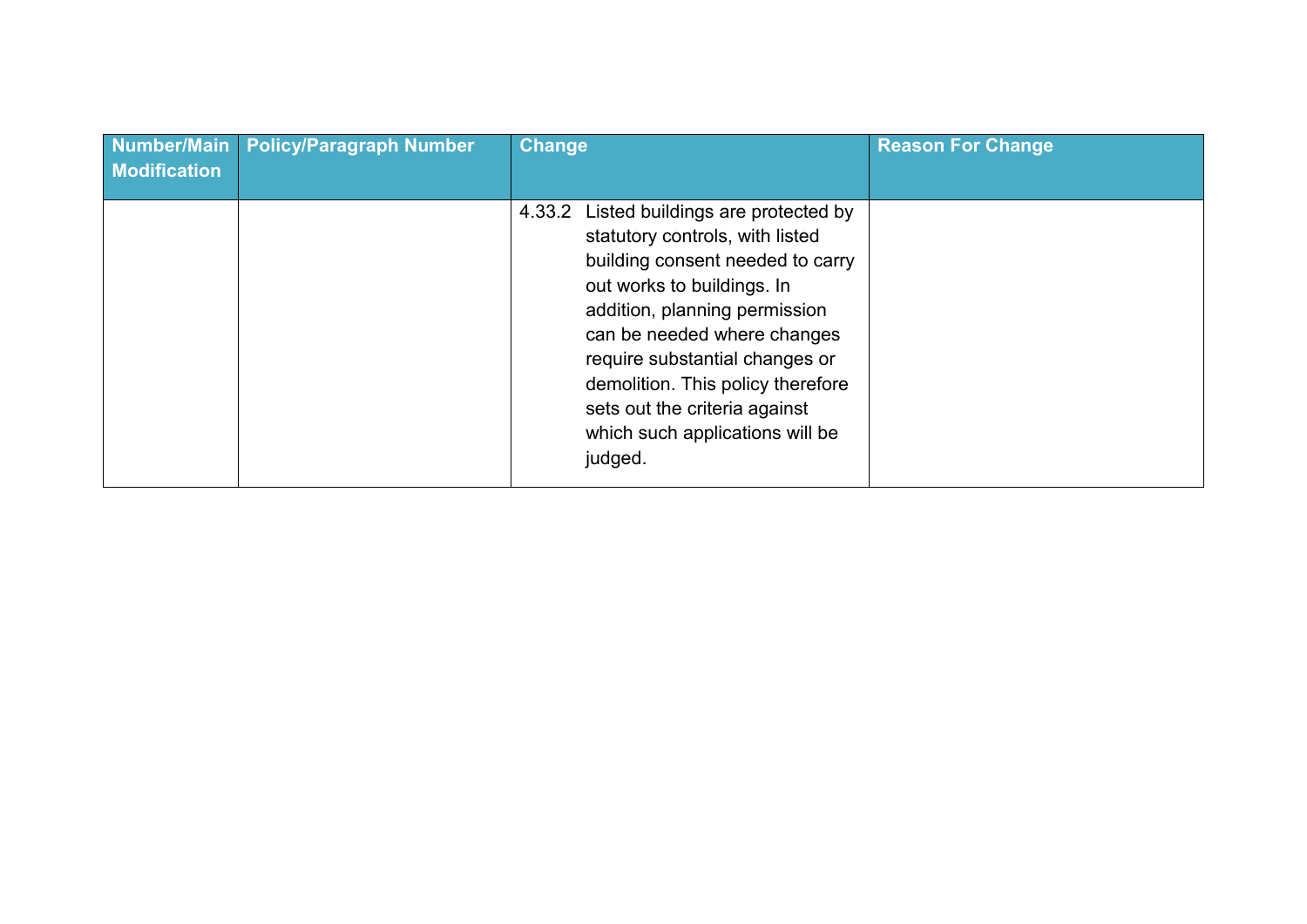| <b>Number/Main</b><br><b>Modification</b> | <b>Policy/Paragraph Number</b> | <b>Change</b>                                                                                                                                                                                                                                                                                                                                                                                                                                                                                                                                                                                                                                                                                                                                                          | <b>Reason For Change</b> |
|-------------------------------------------|--------------------------------|------------------------------------------------------------------------------------------------------------------------------------------------------------------------------------------------------------------------------------------------------------------------------------------------------------------------------------------------------------------------------------------------------------------------------------------------------------------------------------------------------------------------------------------------------------------------------------------------------------------------------------------------------------------------------------------------------------------------------------------------------------------------|--------------------------|
|                                           |                                | Conservation areas are legally<br>4.33.3<br>defined as areas where special<br>attention shall be paid to the<br>desirability of preserving or<br>enhancing the character or<br>appearance of that area. 'special<br>architectural or historic interest,<br>the character or appearance of<br>which it is desirable to preserve<br>or enhance'. The special<br>character relates to the quality<br>and interest of an area as a<br>whole, rather than just individual<br>buildings. In conservation areas,<br>the normal 'permitted<br>development' rights which<br>enable certain extensions and<br>alterations to be carried out<br>without the need to obtain<br>planning permission are<br>reduced, thereby bringing more<br>development under planning<br>control. |                          |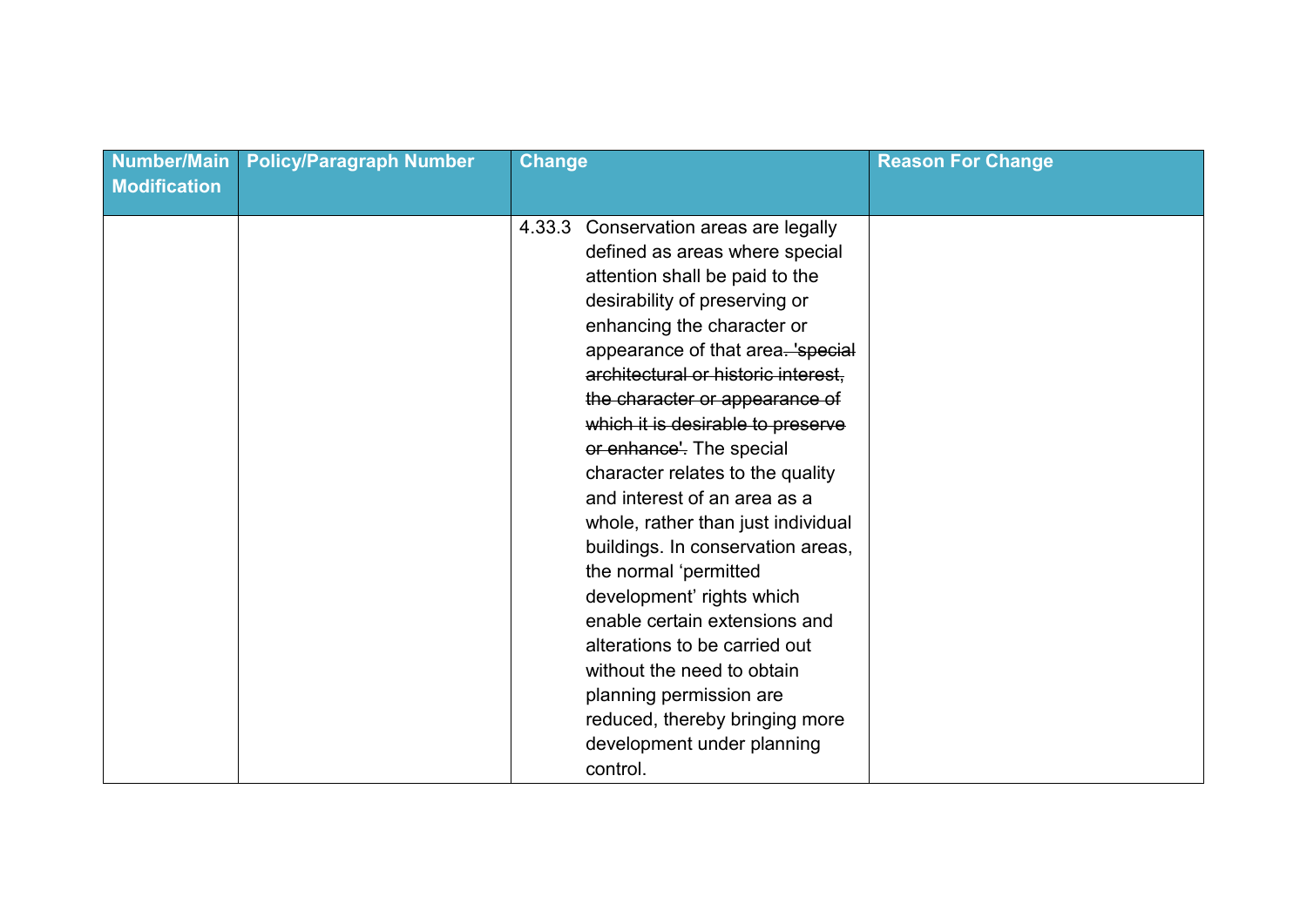| <b>Modification</b> | Number/Main   Policy/Paragraph Number | <b>Change</b>                                                                                                                                                                                                                                          | <b>Reason For Change</b> |
|---------------------|---------------------------------------|--------------------------------------------------------------------------------------------------------------------------------------------------------------------------------------------------------------------------------------------------------|--------------------------|
|                     |                                       | Development proposals in<br>4.33.4<br><b>Conservation Areas will be</b><br>required to be of a high quality<br>and sensitive design and should<br>be based on a careful<br>consideration of issues such as<br>scale, density, height and<br>materials. |                          |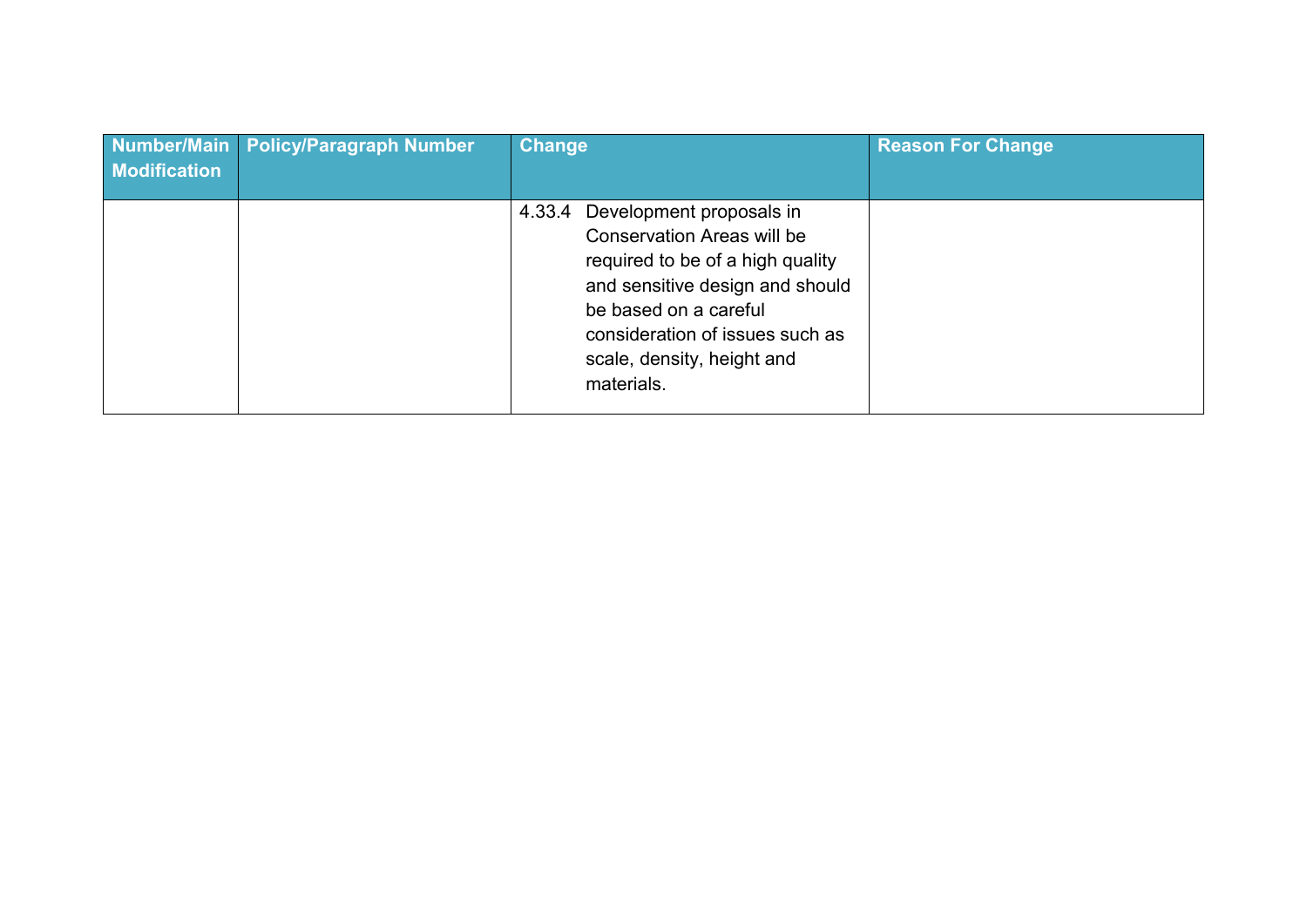| <b>Number/Main</b><br><b>Modification</b> | <b>Policy/Paragraph Number</b> | <b>Change</b>                                                                                                                                                                                                                                                                                                                                                                                                                                                                                                                                                                                                                                                                                                                                                                                                                                                               | <b>Reason For Change</b> |
|-------------------------------------------|--------------------------------|-----------------------------------------------------------------------------------------------------------------------------------------------------------------------------------------------------------------------------------------------------------------------------------------------------------------------------------------------------------------------------------------------------------------------------------------------------------------------------------------------------------------------------------------------------------------------------------------------------------------------------------------------------------------------------------------------------------------------------------------------------------------------------------------------------------------------------------------------------------------------------|--------------------------|
|                                           |                                | Proposals that will have an<br>4.33.5<br>impact on any heritage asset,<br>whether designated or not,<br>should be accompanied by an<br>assessment of the significance of<br>the heritage asset and how that<br>significance will be affected by<br>the proposed development. The<br>level of information required will<br>be proportionate to the asset's<br>significance and to the scale of<br>impact of the proposal, and may<br>require, where necessary,<br>archaeological field investigation.<br>Any heritage asset, whether<br>designated or not, that is harmed<br>by a proposal will need to be<br>recorded by the developer to a<br>level that is proportionate to its<br>significance and to the scale of<br>impact of the proposal. The<br>information will need to be made<br>publically accessible in the<br><b>County's Historic Environment</b><br>Record. |                          |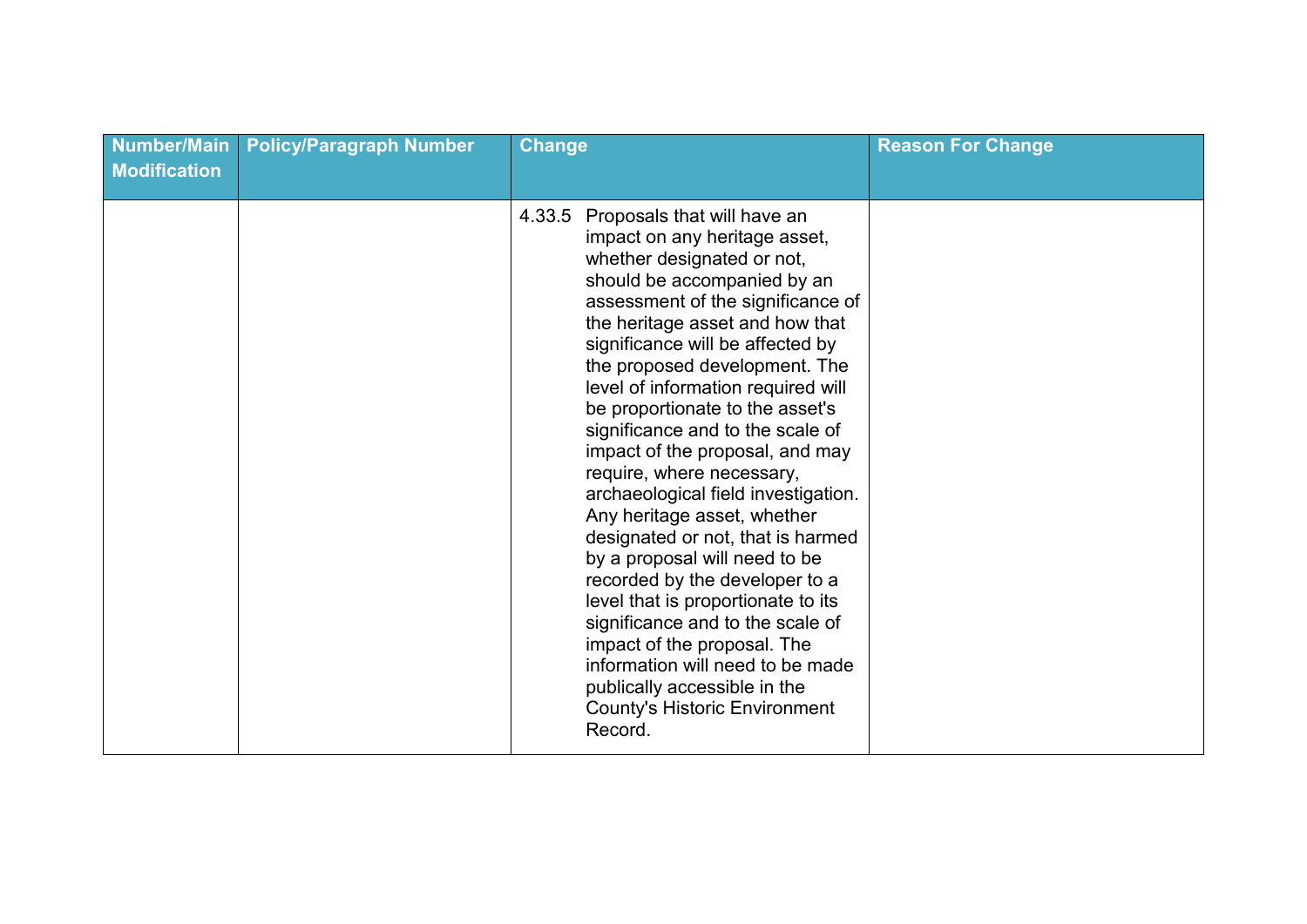| Number/Main<br><b>Modification</b> | <b>Policy/Paragraph Number</b>                                                                                  | <b>Change</b>                                                                                                                                                                                                                                     | <b>Reason For Change</b>                                                                                                                                                                                                                                                |
|------------------------------------|-----------------------------------------------------------------------------------------------------------------|---------------------------------------------------------------------------------------------------------------------------------------------------------------------------------------------------------------------------------------------------|-------------------------------------------------------------------------------------------------------------------------------------------------------------------------------------------------------------------------------------------------------------------------|
| <b>MM42</b>                        | Policy COM1 - Principles for<br><b>Services and Facilities</b>                                                  | Reference to cultural facilities to be<br>added:<br>Proposals for the development of or<br>extension to community services and<br>cultural facilities, including proposals that<br>will assist in their retention, will be<br>permitted where:    | To respond to a representation from<br>the Theatres Trust (Response ID31)                                                                                                                                                                                               |
| <b>MM43</b>                        | Policy COM2 - Protection of<br>Open Space, Sport, Leisure<br>and Recreational Facilities                        | Reference to cultural facilities to be<br>added in first sentence:<br>Development proposals that result in the<br>loss of open space, sport, leisure,<br>allotments and recreational and cultural<br>facilities will not be permitted.            | To respond to a representation from<br>the Theatres Trust (Response ID35)                                                                                                                                                                                               |
| <b>MM44</b>                        | Policies Map/Policy COM2 -<br>Protection of Open Space,<br>Sport, Leisure and<br><b>Recreational Facilities</b> | School playing field sites to be removed<br>from the open spaces layer:<br><b>Alston Primary School</b><br>$\bullet$<br><b>Appleby Grammar School</b><br><b>Appleby Primary School</b><br><b>Armathwaite School</b><br><b>Asby Endowed School</b> | At the request of Cumbria County<br>Council, who wish to see the land not<br>designated as they may be needed for<br>the future operation needs of the<br>schools. (Response ID149). Some<br>schools may still offer open space<br>facilities for the wider population. |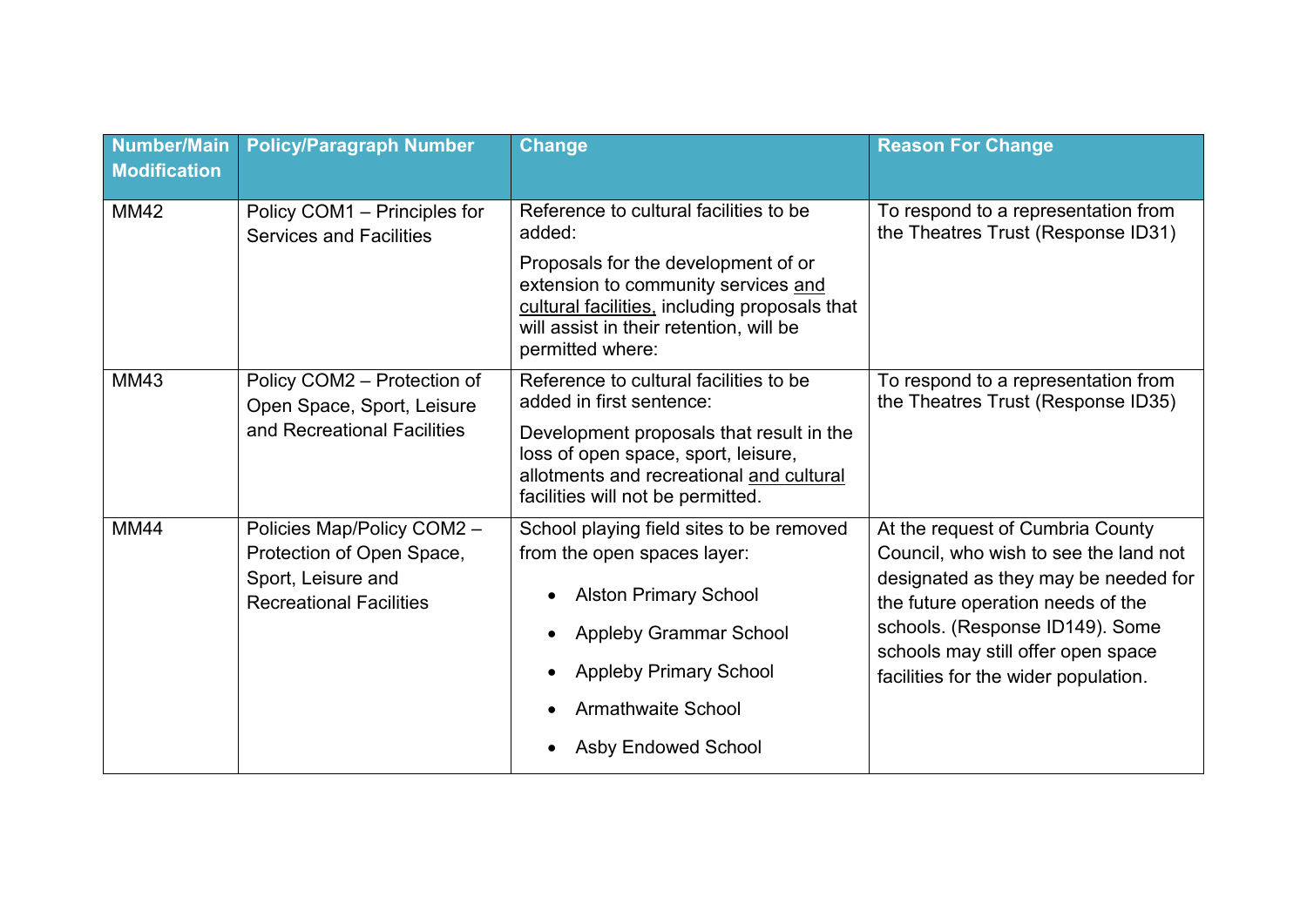| Number/Main<br>Modification | <b>Policy/Paragraph Number</b> | <b>Change</b>                                            | <b>Reason For Change</b> |
|-----------------------------|--------------------------------|----------------------------------------------------------|--------------------------|
|                             |                                |                                                          |                          |
|                             |                                | <b>Beaconside CofE Primary School</b><br>$\bullet$       |                          |
|                             |                                | <b>Bolton Primary School</b><br>$\bullet$                |                          |
|                             |                                | <b>Brough Community Primary</b><br>School                |                          |
|                             |                                | <b>Calthwaite CofE School</b><br>$\bullet$               |                          |
|                             |                                | <b>Clifton School</b><br>$\bullet$                       |                          |
|                             |                                | Crosby Ravensworth CofE School                           |                          |
|                             |                                | <b>Culgaith CofE School</b><br>$\bullet$                 |                          |
|                             |                                | <b>Greystoke School</b><br>$\bullet$                     |                          |
|                             |                                | High Hesket CofE School                                  |                          |
|                             |                                | Kirkby Stephen Grammar School<br>$\bullet$               |                          |
|                             |                                | Kirkby Stephen Primary School<br>(EDC Play area on site) |                          |
|                             |                                | <b>Kirkby Thore School</b><br>$\bullet$                  |                          |
|                             |                                | <b>Kirkoswald CofE School</b>                            |                          |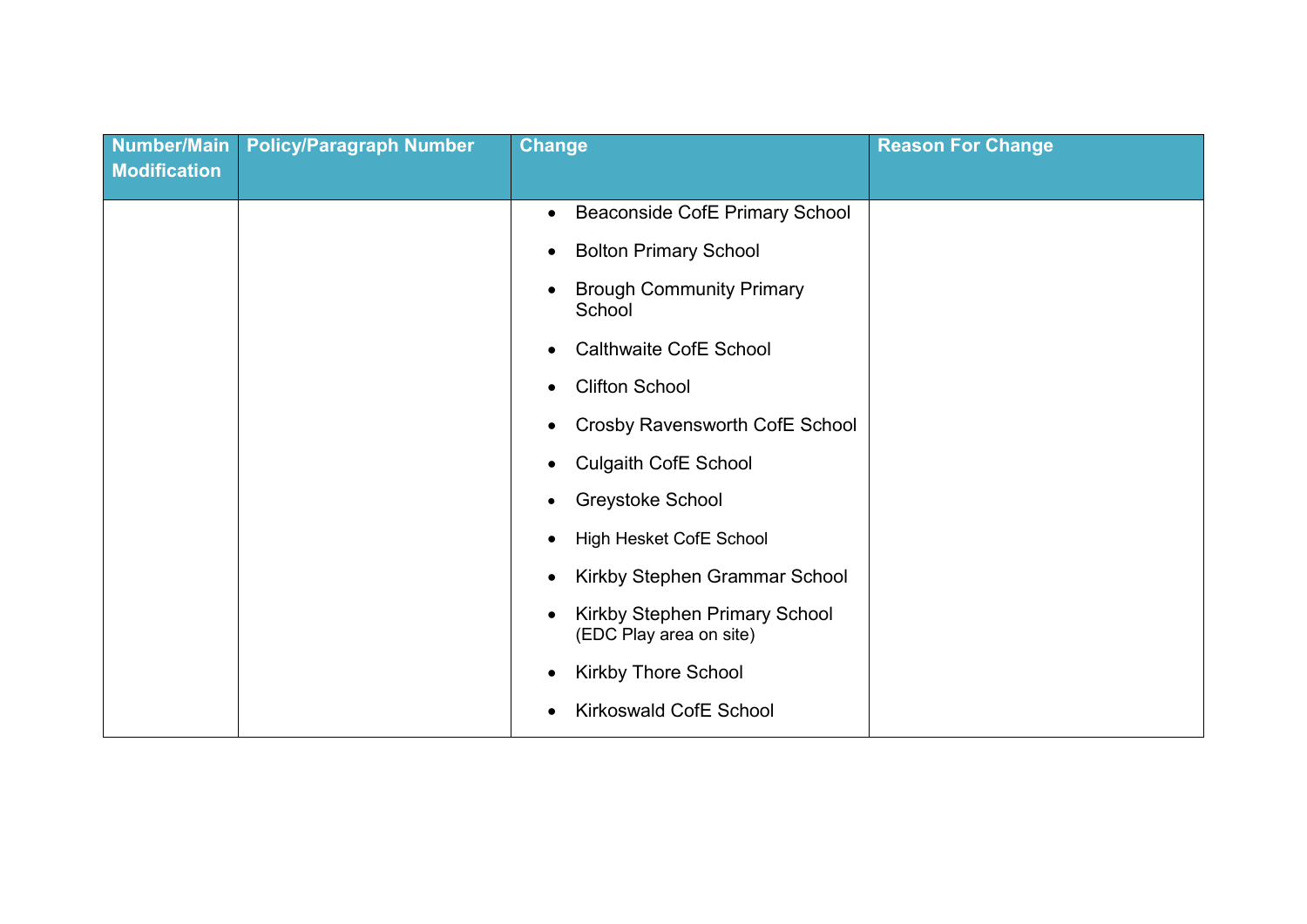| <b>Number/Main</b><br><b>Modification</b> | <b>Policy/Paragraph Number</b> | <b>Change</b>                                                                                                                                                                                                                                                                                                                   | <b>Reason For Change</b> |
|-------------------------------------------|--------------------------------|---------------------------------------------------------------------------------------------------------------------------------------------------------------------------------------------------------------------------------------------------------------------------------------------------------------------------------|--------------------------|
|                                           |                                | Langwathby CofE Primary School<br>$\bullet$<br>Lazonby CofE School<br>$\bullet$<br>Long Marton Community Primary<br>$\bullet$<br>School<br><b>Lowther Endowed School</b><br>$\bullet$<br>Morland Area CofE Primary<br>$\bullet$<br>School<br><b>Nenthead Primary School</b><br>$\bullet$<br><b>Plumpton School</b><br>$\bullet$ |                          |
|                                           |                                | Queen Elizabeth Grammar<br>School, Penrith<br>Samuel King's School, Alston<br>$\bullet$<br><b>Shap Endowed CofE Primary</b><br>$\bullet$<br>School<br><b>Skelton School</b><br>$\bullet$<br>St Catherine's Catholic Primary<br>$\bullet$<br>School                                                                              |                          |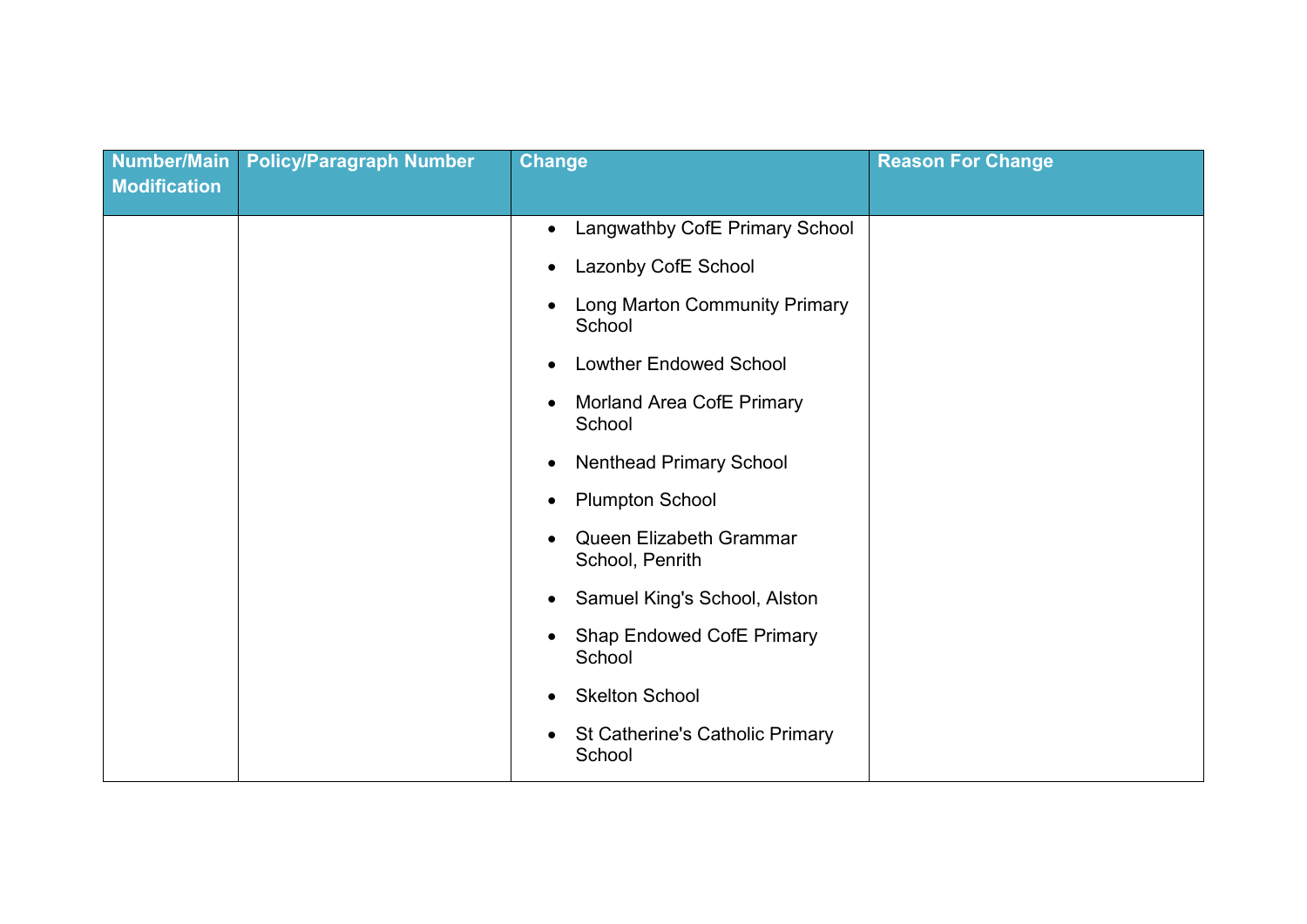| Number/Main<br><b>Modification</b> | <b>Policy/Paragraph Number</b> | <b>Change</b>                                                                                         | <b>Reason For Change</b>                                               |
|------------------------------------|--------------------------------|-------------------------------------------------------------------------------------------------------|------------------------------------------------------------------------|
|                                    |                                | <b>Tebay Community Primary School</b><br>$\bullet$                                                    |                                                                        |
|                                    |                                | <b>Temple Sowerby CofE Primary</b><br>School                                                          |                                                                        |
|                                    |                                | <b>Ullswater Community College</b>                                                                    |                                                                        |
|                                    |                                | <b>Warcop CofE Primary School</b>                                                                     |                                                                        |
|                                    |                                | <b>Yanwath Primary School</b><br>$\bullet$                                                            |                                                                        |
| <b>MM45</b>                        | Policies Map                   | Remove Howard Park, Greystoke from<br>the Open Space designation.                                     | In private hands and included in error                                 |
| <b>MM46</b>                        | Policies Map                   | To correct an error on Inset Map 13. Part<br>of the land shown in green is not public<br>open space.  | To respond to a representation from<br>Mr Stephen Nicol (response ID1) |
|                                    |                                | Annex A shows the area which is<br>privately owned, which corresponds to<br>the pink area in Annex B. |                                                                        |
|                                    |                                | There is no public access to this land<br>and no rights of way through the land.                      |                                                                        |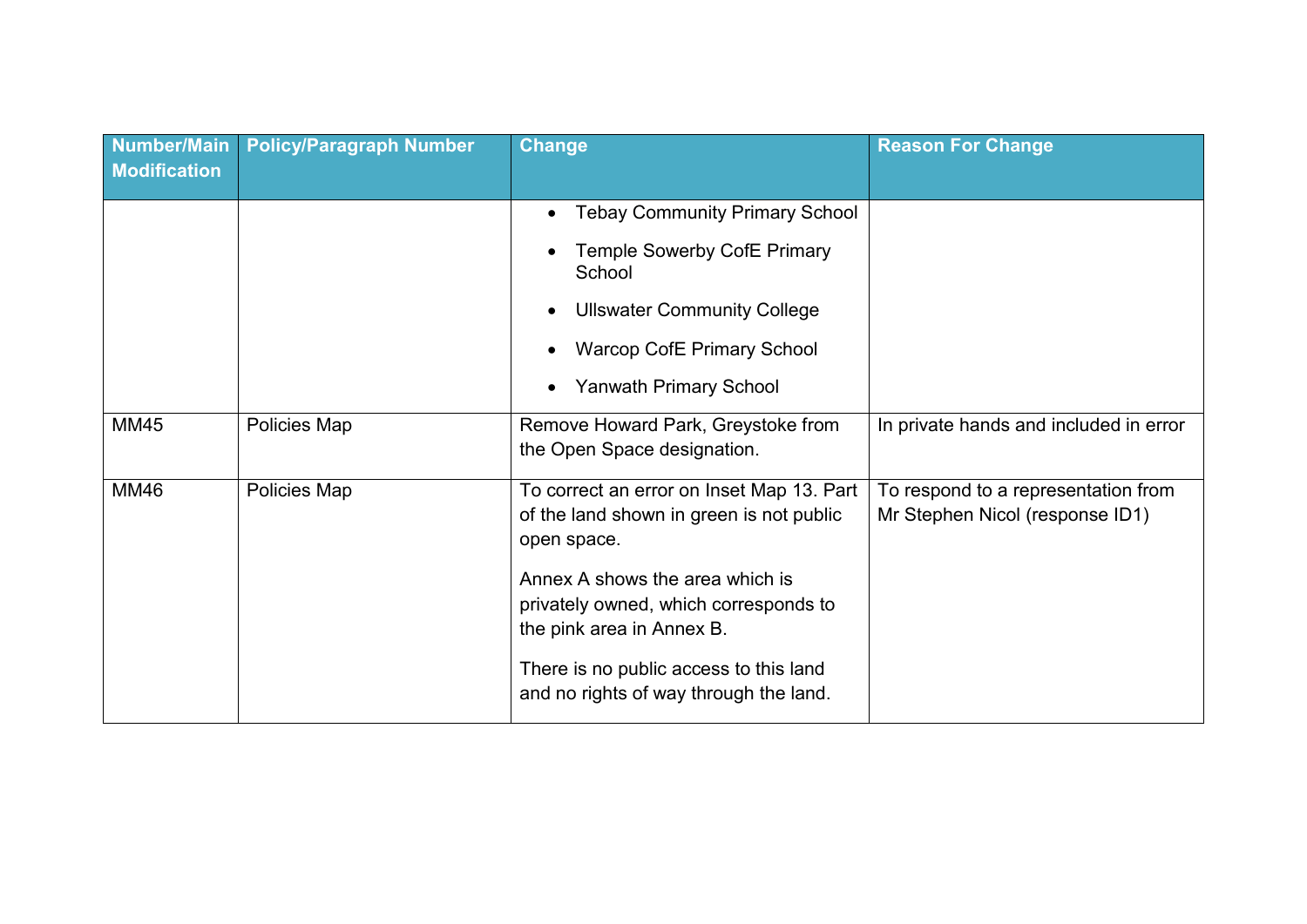| <b>Number/Main</b><br><b>Modification</b> | <b>Policy/Paragraph Number</b> | <b>Change</b>                                                                                                                                                                                                                                                                                                                                                                             | <b>Reason For Change</b>                                                                                                    |
|-------------------------------------------|--------------------------------|-------------------------------------------------------------------------------------------------------------------------------------------------------------------------------------------------------------------------------------------------------------------------------------------------------------------------------------------------------------------------------------------|-----------------------------------------------------------------------------------------------------------------------------|
| <b>MM47</b>                               | Policies Map                   | Two areas of land have been omitted<br>from the open spaces audit, these are<br>Edensyde grid ref NY775094, which is a<br>developing woodland and Tarn Lane<br>Meadow grid ref NY771086. (to be<br>confirmed)                                                                                                                                                                             | To respond to a representation from<br>Kirkby Stephen Parish Council<br>(Response ID127)                                    |
| <b>MM48</b>                               | Policies Map                   | Includes Kirkby Stephen Football Club<br>ground At Parrot's Park in Hartley Road<br>(just inside Hartley Parish) which<br>includes changing rooms on the open<br>space layer.<br>The Swimming Pool located at Kirkby<br>Stephen Grammar School but not<br>belonging to the school is closed and<br>unlikely to reopen in the foreseeable<br>future – remove from the open space<br>layer. | To respond to a representation from<br>Mrs A Sandell (Response ID127)                                                       |
| <b>MM49</b>                               | Policies Map                   | Add the School Site at Carleton, Penrith<br>(east of Site E1).                                                                                                                                                                                                                                                                                                                            | To correct an error as it was omitted<br>at Publication stage. It was included<br>on the map at Preferred Options<br>Stage. |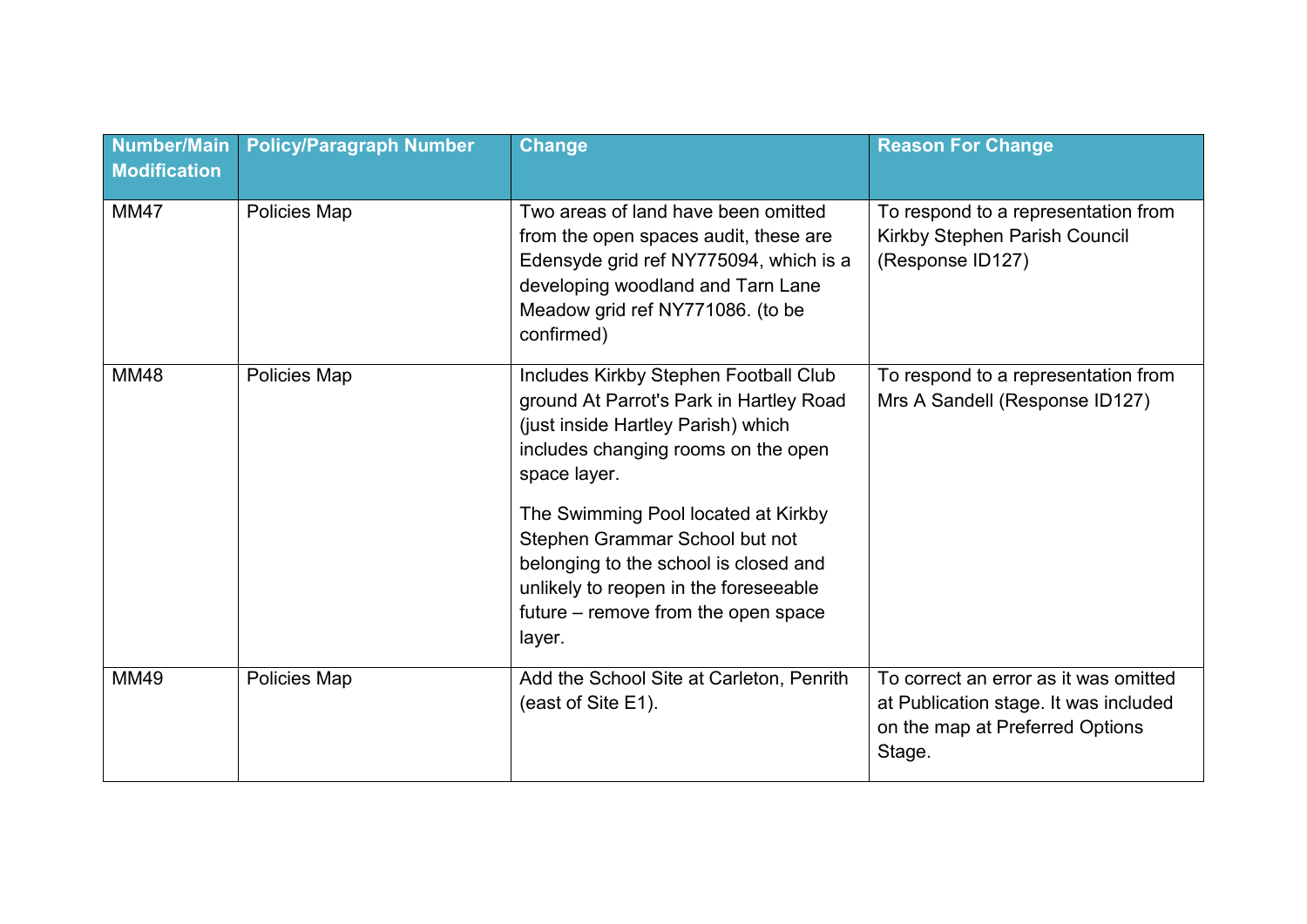| <b>Modification</b> | Number/Main Policy/Paragraph Number                           | <b>Change</b>                                                                                                                               | <b>Reason For Change</b>                                                                  |
|---------------------|---------------------------------------------------------------|---------------------------------------------------------------------------------------------------------------------------------------------|-------------------------------------------------------------------------------------------|
| <b>MM50</b>         | Appendix 4 – Transport<br><b>Assessments and Travel Plans</b> | Delete the appendix. The guidelines set<br>out in Appendix 4 are no longer used and<br>the replacement ones are too detailed to<br>include. | To respond to a representation from<br><b>Cumbria County Council (Response)</b><br>ID156) |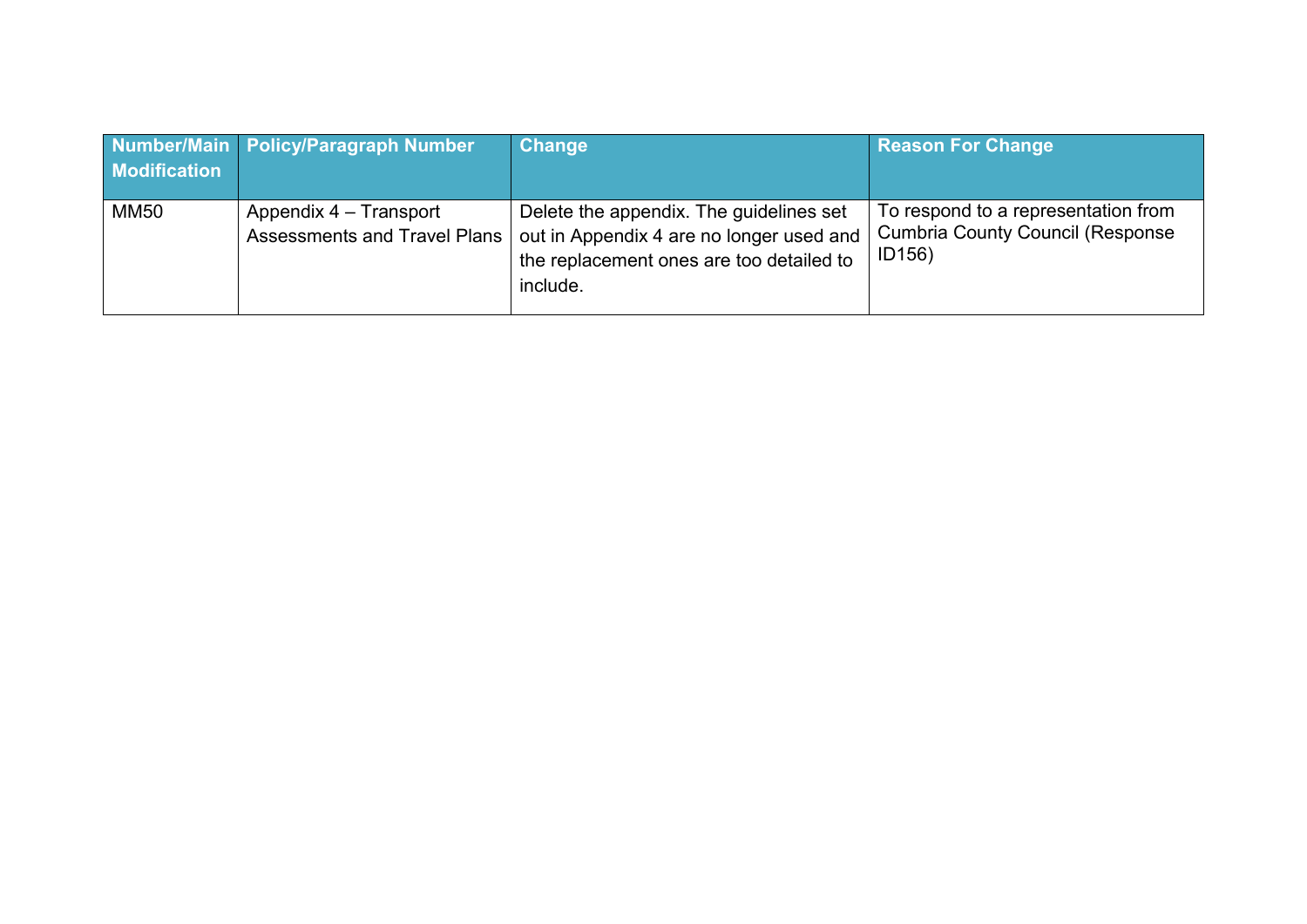## **Minor Changes Made to the plan after Regulation 19 Publication.**

The following table sets out minor typographical changes made to the plan under delegated authority since the Regulation 19 Publication Stage.

| <b>Policy/Paragraph Number</b> | <b>Change</b>                                                                                                             | <b>Reason For Change</b>                                                                                                  |
|--------------------------------|---------------------------------------------------------------------------------------------------------------------------|---------------------------------------------------------------------------------------------------------------------------|
| Contents page, page 5          | Change the title of Policy RUR2 to refer to<br>redundant rather than existing buildings, to bring<br>in line with policy. | To correct an error.                                                                                                      |
| Para 3.1.5                     | Update "Ninety Nine" with "Eighty Eight" in the<br>first sentence.                                                        | Prior to publication the list of smaller villages and<br>hamlets has been updated, this number is<br>therefore incorrect. |
| Para 3.12.2                    | 'Cumbria Cycle Way' replaced with 'Lakes and<br>Dales Loop Cycle Route'                                                   | To update as the name has changed in October<br>2015. (Cumbria County Council Rep ID152)                                  |
| Para 4.28.3                    | Replace 'and' with 'as" in the sentence "to help<br>meet greenhouse gas targets, as well as"                              | To make sentence read properly.                                                                                           |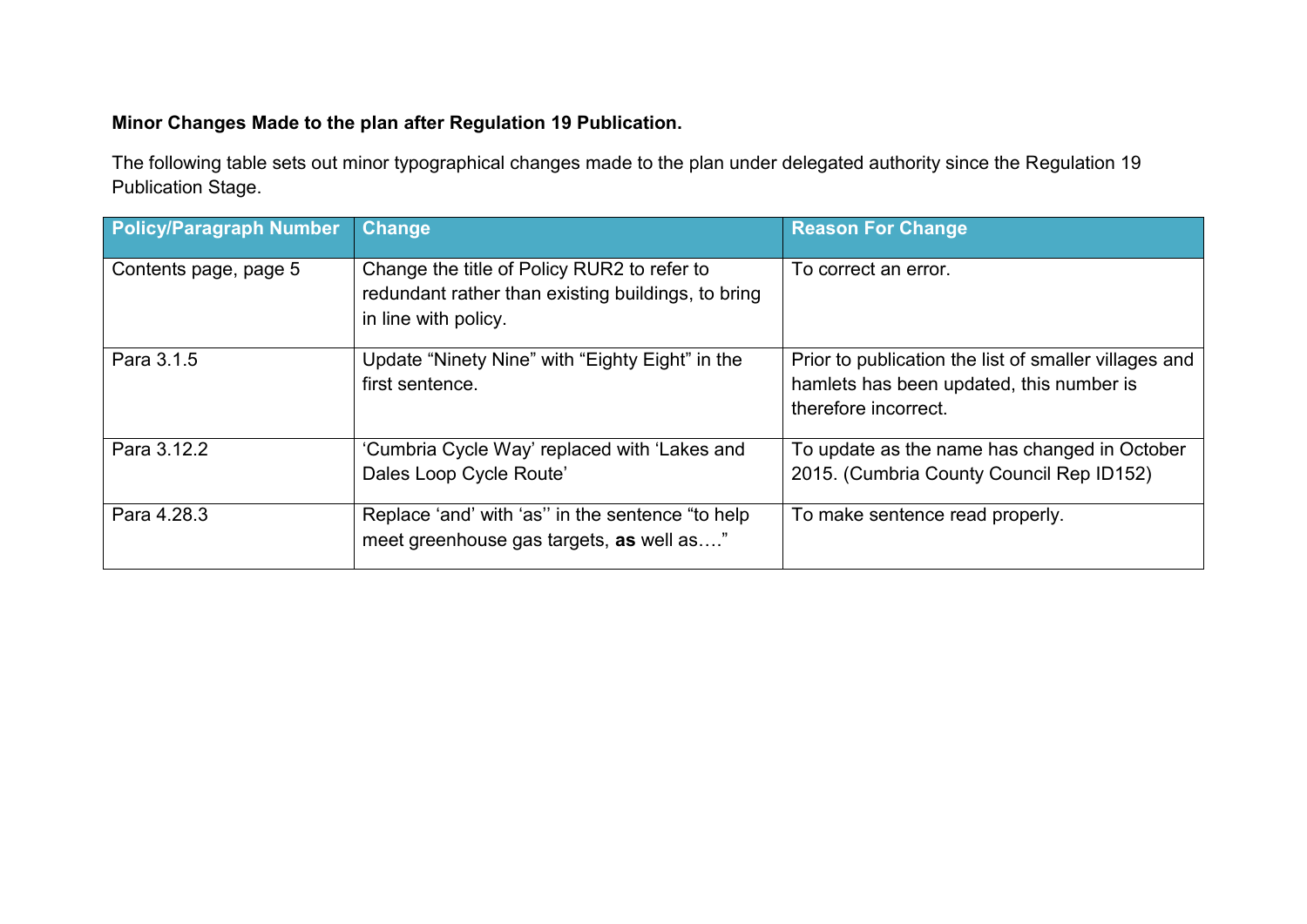## **Appendix 1 – Changes to National Park Boundaries (1 August 2016) affecting Eden District.**



Lake District and Yorkshire Dales National Park boundary extensions

C Crown Copyright and database rights (100023754) (2015)



## Key

- Eden District boundary
- Yorkshire Dales National Park
- Lake District National Park
- Yorkshire Dales National Park extension area
- Lake District National Park extension area